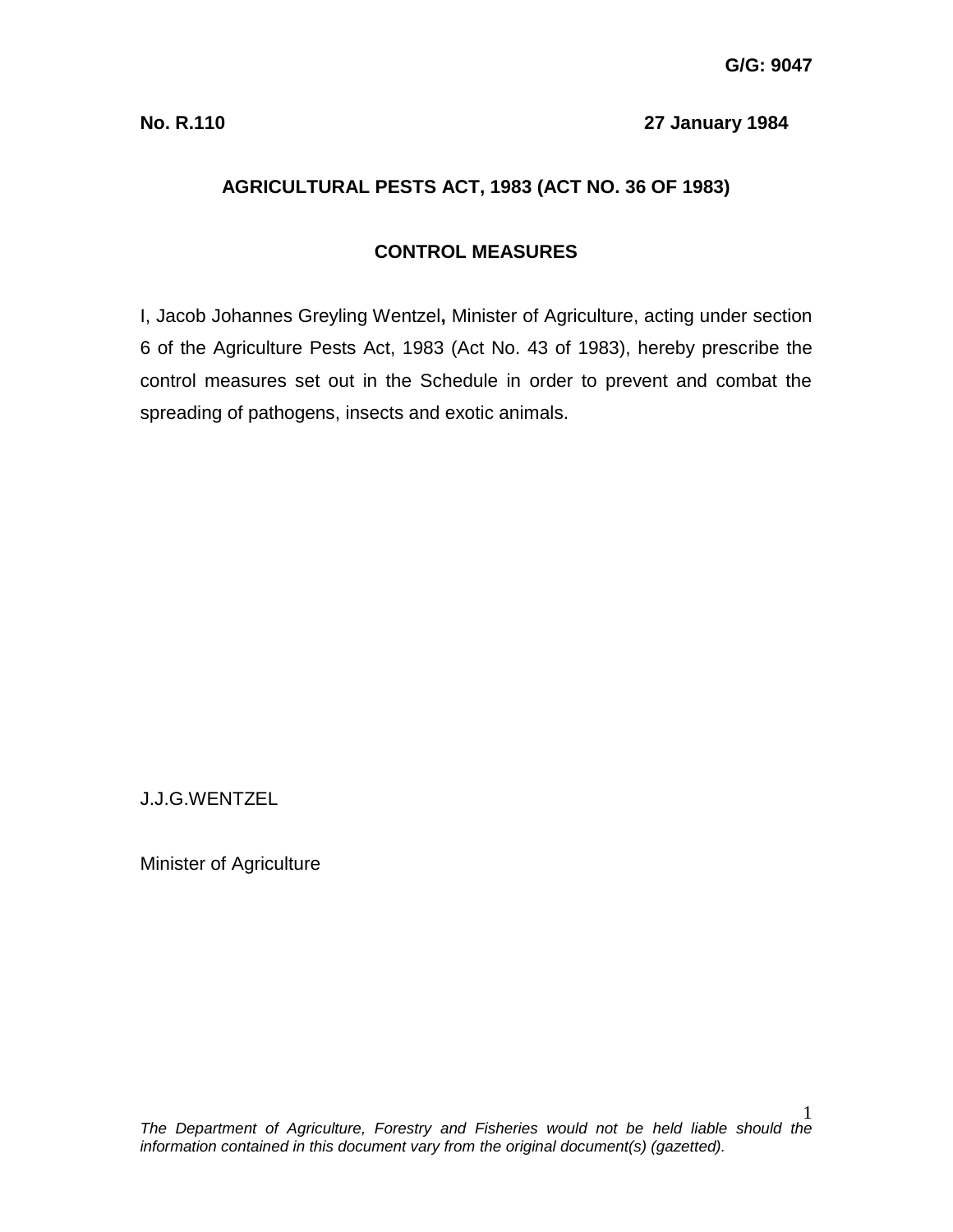#### **SCHEDULE**

#### **Definitions**

In this Schedule "the Control Measures" means the control measures published in Government Notice No. R. 110 of 27 January 1984, as amended by Government Notices R.909 of 4 May 1984, R. 1770 of 17 August 1984, R. 845 of 12 April 1985, R.1518 of 12 July 1985, R. 1442 of 11 July 1986, R. 87 of 22 January 1988, R.1349 of 8 July 1988, R.1954 of 30 September 1988, R. 2416 of 16 October 1990, R. 18 of 4 January 1991, R. 2840 of 29 November 1991, R.2 269 of 14 August 1992, R. 2876 of 16 October 1992, R.1560 of 20 August 1993, R. 451 of 11 March 1994, R.1373 of 5 August 1994, R.1636 of 27 October 1995, R.1977 of 22 December 1995, R. 2029 of 13 November 1996 As revoked by, R.1012 of 01 August 1997, R. 288 of 27 February 1998, R.1470 of 20 November 1998, R. 666 of 28 May 1999, R.1016 of 27 August 1999, R. 613 of 23 June 2000, R. 83 of 22 January 2001, R. 397 of 18 May 2001, R. 810 of 31 August 2001, R. 368 of 5 April 2002, R. 714 of 24 May 2002, R. 831 of 21 June 2002, R.1364 of 8 November 2002, R. 465 of 4 April 2003, R.144 of 9 February 2004, R. 243 of 24 March 2005, R. 457 of 20 May 2005 as revoked by, R. 563 of 17 June 2005, .R.1223 of 23 December 2005 as corrected by correction notice published in Government Gazette No. 28356 of 30 December 2005 and R. 369 of 21 April 2006, R. 43 of 26 January 2007, R. 117 of 08 February 2008, R. 461 of April 2008, R. 258 of 13 March 2009, R. 1148 of 11 December 2009, R. 48 of 05 February 2008, R. 74 of 12 February 2010 and R. 19 of 21 January 2011.

1. In this notice any word or phrase to which a meaning has been assigned in the Act and Regulations made thereunder shall have that meaning and, unless the context otherwise indicates-

**"authority"** means any officer of the Department of Agriculture, Forestry and Fisheries in the national, provincial or local sphere of government;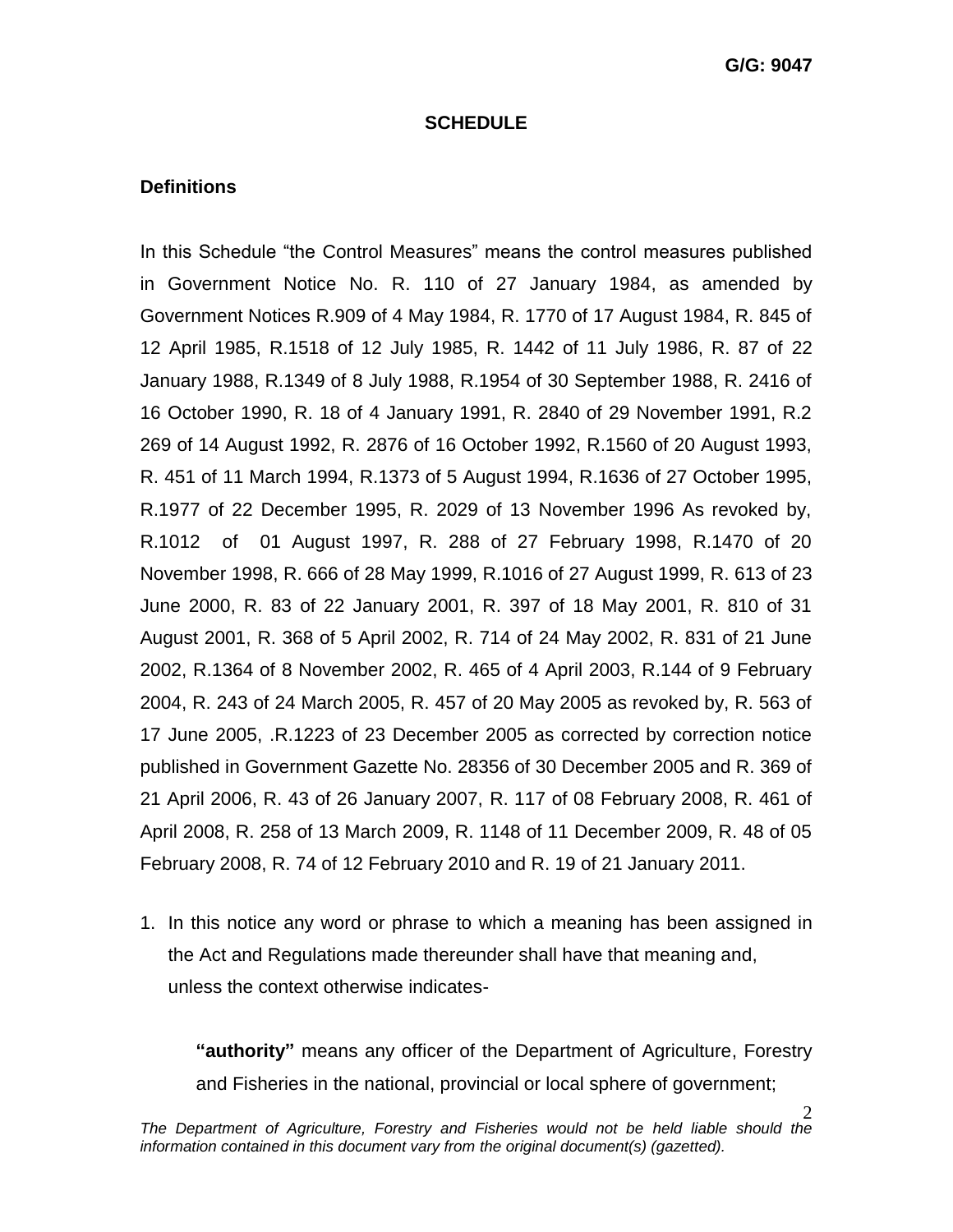**"land"** means any premises in terms of ownership or user and includes planted crops at a place of production, natural resources, ports of entry, buildings, structures and any area within the Republic;

**"nursery"** means any premises at which plants are sold or grown for sale, and which is registered in terms of the Plant Improvement Act, 1976 (Act No. 53 of 1976), as an establishment as defined in section 1 of the said Act;

**"the Act"** means the Agricultural Pests Act, 1983 (Act No. 36 of 1983); and

**"visually free",** with regard to the occurrence of an insect or a pathogen on a plant, means that-

- (i) the executive officer is unable to visually observe the occurrence of an insect or a pathogen on a plant unless he uses a microscope or magnifying glass; or
- (ii) the executive officer has, without the use of a microscope or magnifying glass, visually observed the characteristic of disease symptoms that are caused by an insect or a pathogen on a plant, but the testing, examination or analysis of that plant in a laboratory has not revealed the occurrence of such insect or pathogen on that plant.

*[Amended by R. 1442 of 11 July 1986, R. 1148 of 11 December 2009]*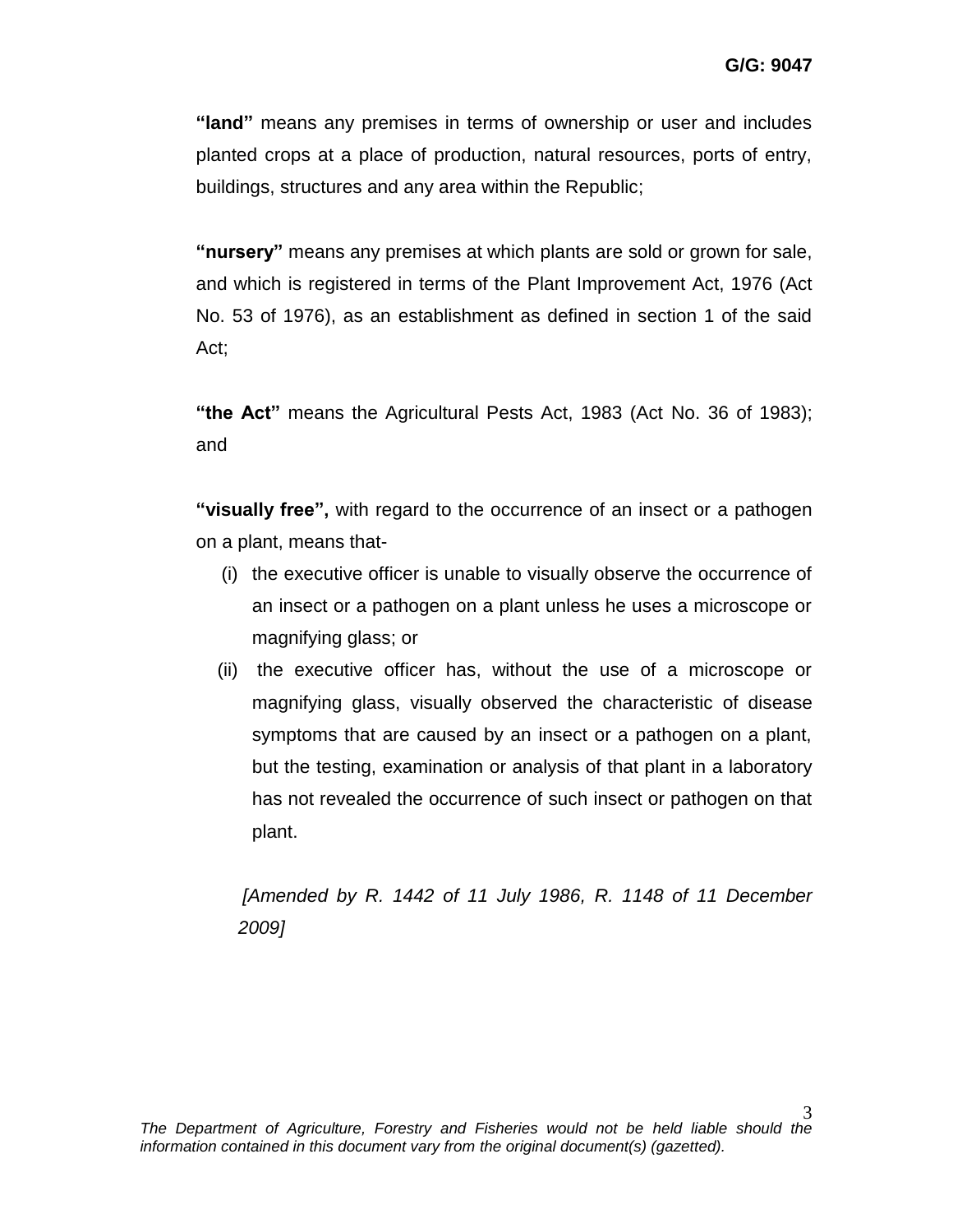# **Prohibition relating to the occurrence and removal of certain pathogens and insects**

- 2. (1) No user of land who is the owner or occupier of a nursery shall-
	- (a) keep any pathogen specified in Table 1 or any insect specified in Table 2 on the premises of such nursery;
	- (b) keep, plant or cultivate any plant on the premises of such nursery unless such plant is
		- i. visually free of the pathogens specified in Table 1; and
		- ii. free from the insects and pathogens specified in Table 9, and visually free from the insects specified in Table 2; or";
	- (c) keep any infectious thing on the premises of such nursery unless such infectious thing is free of the pathogens specified in Table 1 and the insects specified in Table 2.
	- (2) No user of land shall remove any plant from any land within the Republic to any other land within the Republic unless such plant is-
		- (a) visually free of the pathogens specified in Table 1;
		- (b) free from the insects and pathogens specified in Table 9, and visually free from the insects specified in Table 2.

*[Amended by R.1442 of 11 July 1986, R. 83 of 22 January 2001]*

- (3) No user of land shall remove any infectious thing from any land within the Republic to any other land within the Republic unless such infectious thing is free of the pathogens specified in Table 1 and the insects specified in Table 2.
- (4) No user of land shall remove any plant or plant product infested or infected, or suspected to be infested or infected, by a prohibited pathogen or insect listed in Table 1, 2 or 9 from any land where the prohibited pathogen or insect listed in Table 1, 2 or 9 occurs or is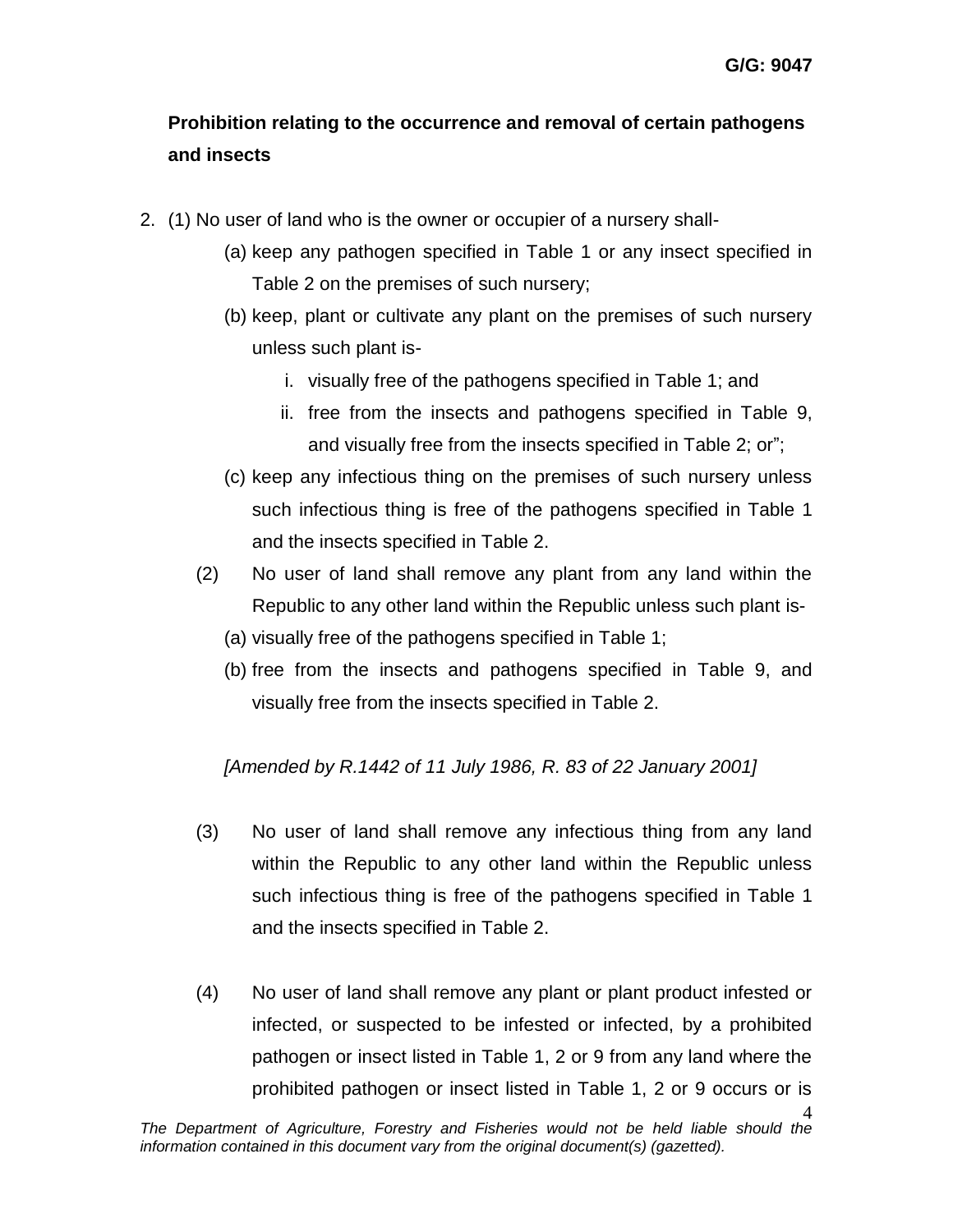suspected to occur: Provided that when there is suspicion of infestation or infection, prohibition of movement can only occur when there is good reason to suspect that a plant or plant product may be infested or infected: Provided further that prohibition of movement can only persist in the absence of evidence that the plant or plant product is free from pests.

(5) No user of land shall remove any plant or plant product from any area within the Republic demarcated by the authority where a prohibited pathogen or insect listed in Table 1, 2 or 9 occurs, unless the movement is authorized by means of a permit or the plant or plant product is certified by the authority as free from the insect or free from the pathogen, or unless such plant or plant product does not act as a pathway to transmit or spread a prohibited pathogen or insect in Table 1, 2 or 9."

*[Amended by R.1148 of 11 December 2009]* 

# **Prohibition relating to the keeping, planting or cultivation of certain plants**

3. (1) No user of land shall keep, plant or cultivate any plant of kind a specified in column 1 of Table 3 on any land within the area specified in column 2 of the said Table opposite the name of the kind of plant concerned.

(2) No user of land shall keep, plant or cultivate any sugar-cane plant (*Saccharum officinarum*) in the Republic without the authorisation of the permit referred to in paragraph 6 (3)(b) of the Act, excluding the varieties indicated in Table 4.

*[Amended by R. 18 of 04 January 1991, R.1373 of 05 August 1994]*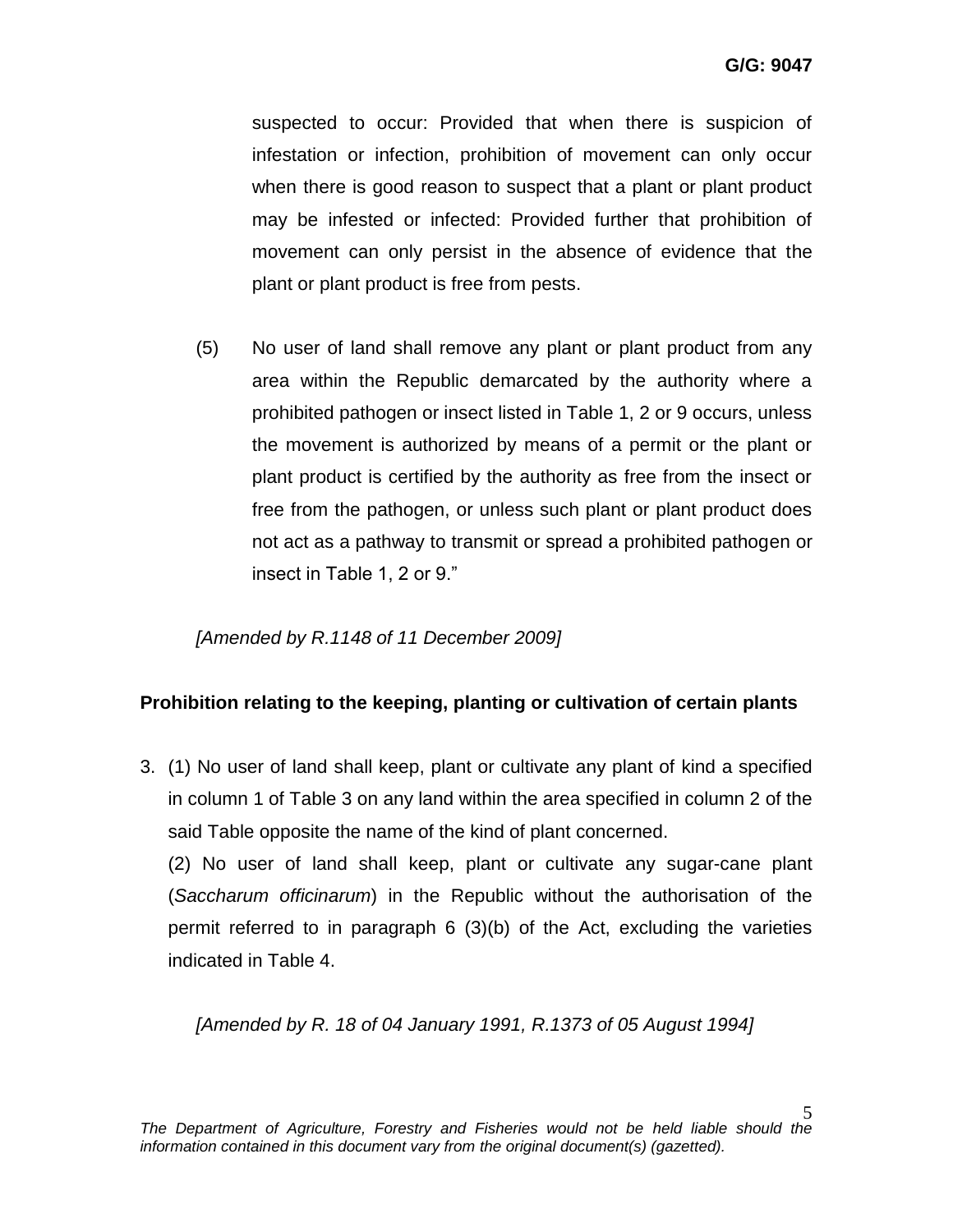(3) No user of land shall keep, plant or cultivate any plant of a kind specified in column 1 of Table 5 originating from any land within an area specified in column 2 of the said Table opposite the name of the kind of plant concerned on any land within an area indicated in column 3 of the said table opposite the name of the kind of plant concerned.

*[Amended by R. 1518 of 12 July 1985]*

# **Prohibition relating to the removal of certain plants**

4. (1) No user of land shall remove any plant of a kind specified in column 1 of Table 5 from any land within the area specified in column 2 of the said Table opposite the name of the kind of plant concerned to any land within the area specified in column 3 of the said Table opposite the name of the kind of plant concerned.

(2) No user of land shall remove any plant of a kind specified in column 1 of Table 6 from any land within the area specified in column 2 of the said Table opposite the name of the kind of plant concerned to any land within the area specified in column 3 of the said Table opposite the name of the kind of plant concerned.

# *[Amended by R. 18 of 4 January 1991]*

(3) No user of land shall remove any plant infested with an insect specified in Table 8 from the land on which such infested plant occurs to any other land in the Republic.

*[Amended by R. 1518 of 12 July 1985]*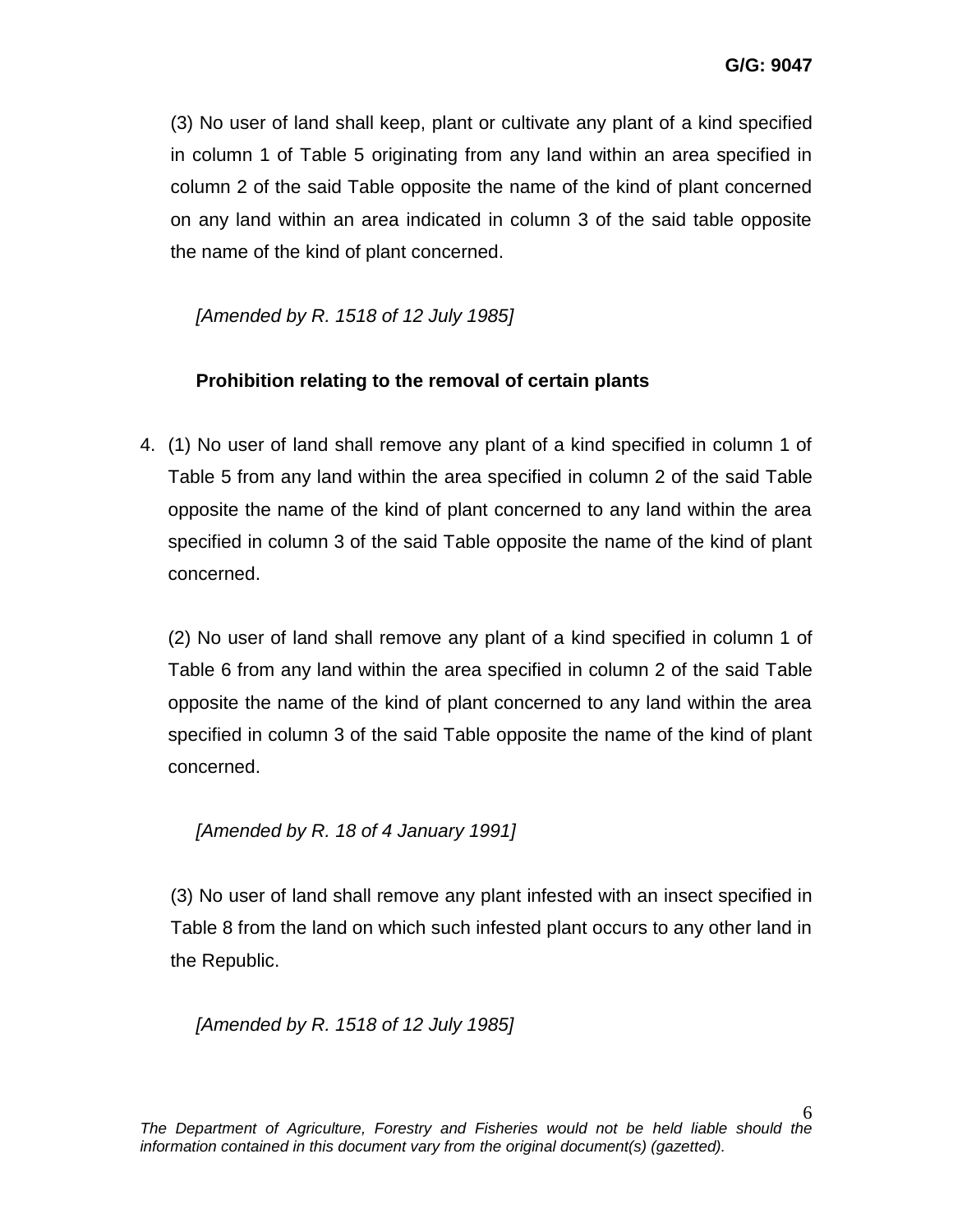# **Exemption from a prohibition**

4A. (1) The executive officer may, by means of a permit, exempt a user of a land from a prohibition referred to in:

- (a) paragraph  $3(2)$ ,  $3(3)$ ,  $4(1)$ , if he is satisfied that the necessary measures have been taken for the cleansing of plants from insects or pathogens; and
- (b) paragraph 4(2), if he is satisfied that the plant material for which the permit is required is only genetic source material.

(2) When the executive officer conducts an investigation in connection with an application for a permit, the fees specified in Table 10 shall be payable in respect thereof.

*[Amended by R. 1442 of 11 July 1986, R. 18 of 04 January 1991, R. 457 of 20 May 2005, R. 563 of June 2005]*

# **Prohibition relating to keeping, planting or cultivation of certain controlled goods**

5A. No person shall keep, plant, cultivate or remove any controlled goods imported or removed in contravention of the provisions of section 3 of the Act or in contravention of a condition set out in the permit referred to in section 3 (1) of the Act, or any controlled goods obtained or derived therefrom, or descended or produced by, from or by means thereof, whatever the connection or degree of descent or relationship, in the Republic.

[*Amended by R. 1518 of 12 July 1985, R. 451of 11 March 1994]*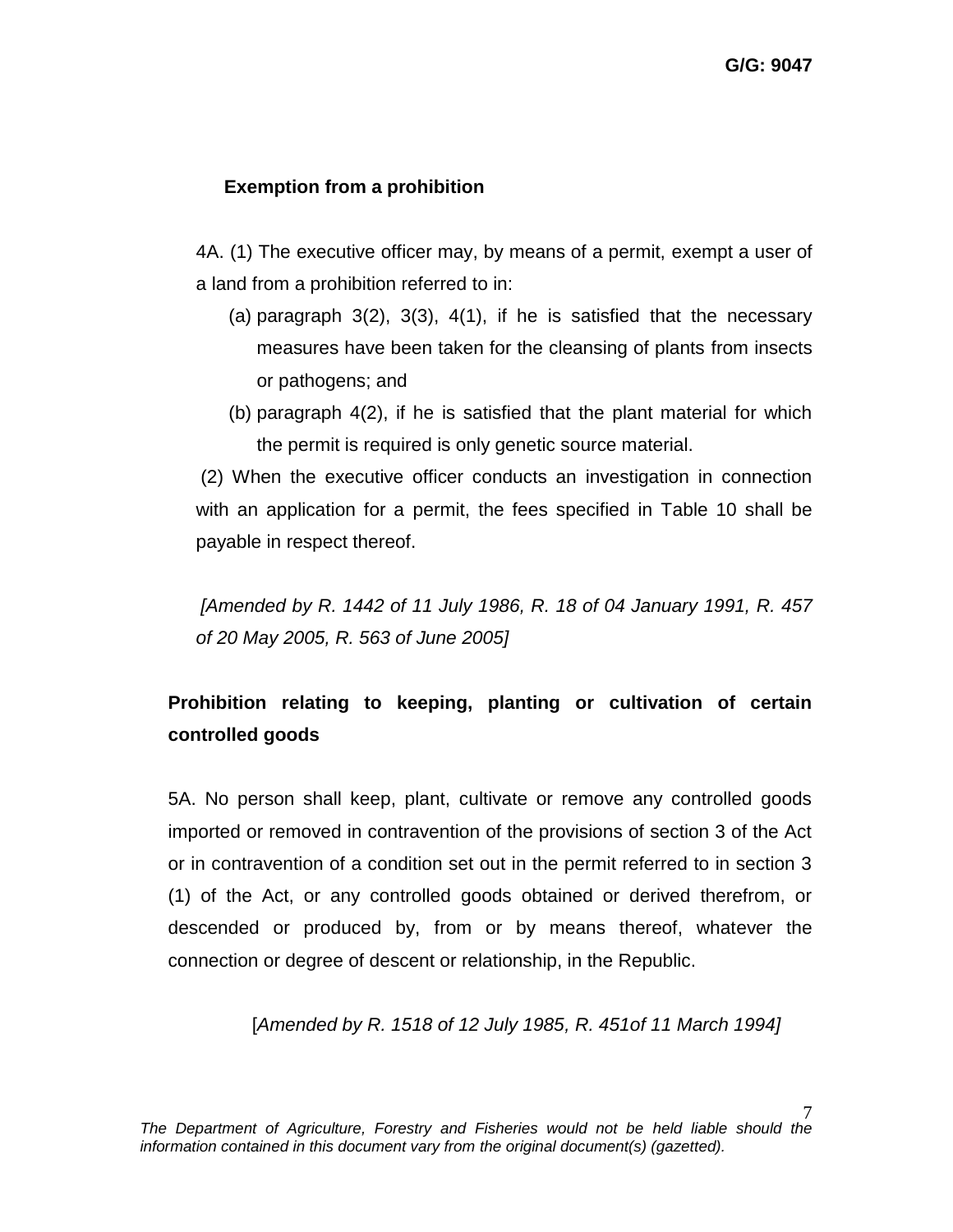5B. A person in possession of any controlled goods of which the importation may not be authorised under section 3(6) of the Act shall-

- (a) not keep in his possession or distribute such goods; and
- (b) immediately destroy such goods, or otherwise dispose thereof in the manner determined by the Executive Officer.

*[Amended by R. 451 of 11 March 1994]*

# **Application for permits**

6. (1) An application for a permit which may be issued by the executive officer under a control measure in order to exempt a user of land from the prohibition or obligation contained in such control measure shall be made on a form which is obtainable from the executive officer for this purpose.

- (2) Such application form shall-
	- (a) be completed by the user of land requiring such permit;
	- (b) after having been thus completed, be submitted to the executive officer; and
	- (c) be thus submitted so as to reach the executive officer at least 30 days prior to the date on which such permit will be required.

# **"Prohibition relating to the packing or re-packing of fruits**

7. (1) No person shall pack or re-pack fruit from a plant of a kind specified in column 1 of Table 11 originating from any land within an area specified in column 2 of the said Table opposite the name of the kind of plant concerned in any facility within an area indicated in column 3 of the said Table opposite the name of the kind of plant concerned.

(2) The executive officer may by means of a permit exempt a person from a prohibition referred to in paragraph 7 (1) if he is satisfied that the necessary measures have been taken to ensure that the fruit is clean of any pest.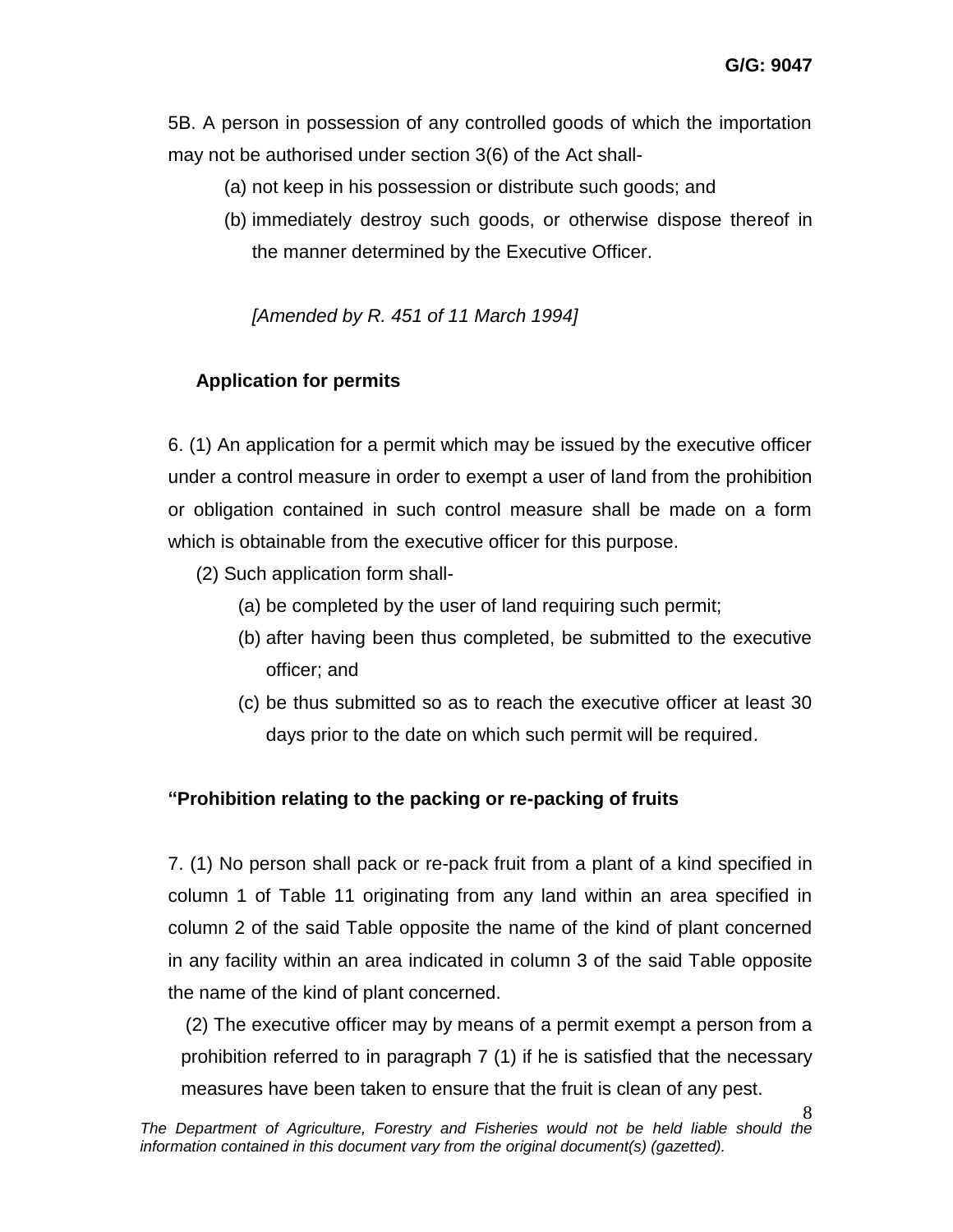(3) The fees specified in Table 10 is payable in respect of an investigation in connection with an application for a permit mentioned in paragraph 7 (2)."

*[Amended by R. 831 of 21 June 2002]*

## **Compulsory notification**

8. Every user of land within the Republic shall report to the authority the occurrence or suspected occurrence of prohibited insects and pathogens listed in Table 9.

*[Amended by R. 1148 of 11 December 2009]*

# **TABLE 1 PROHIBITED PATHOGENS**

#### **(Par. 2 (1&3)**

| <b>Scientific Name</b>                      | <b>Common Name</b>               |
|---------------------------------------------|----------------------------------|
|                                             |                                  |
| Candidatus Phytoplasma asteris              | Aster yellows phytoplasmas       |
| Fusarium oxysporum f. cubense               | Panama disease                   |
| Liberibacte africanus                       | Citrus greening (African strain) |
| Liberibacter asiaticus                      | Citrus greening (Asian strain)   |
| Ralstonia solanacearum                      | Bacteria wilt                    |
| Synchytrium endobioticum                    | Wart disease of potatoes         |
| Xylophilus ampelinus (Xanthomonas ampelina) | <b>Bacterial blight</b>          |

*[Amended by R. 909 of May 1984, R. 1442 of 11 July 1986, R. 2840 of 29 November 1991, R. 1148 of 11 December 2009]*

 $\mathbf Q$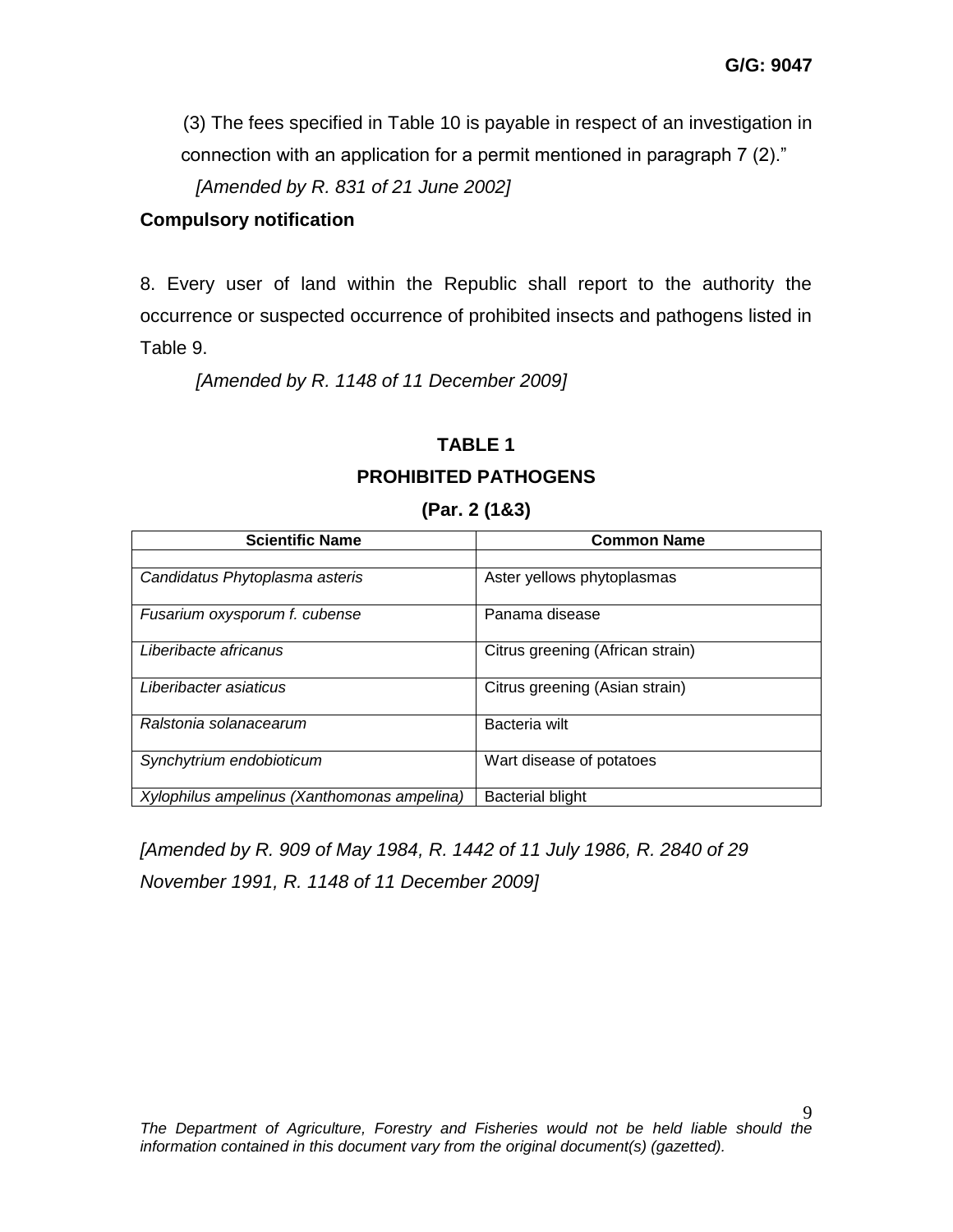# **TABLE 2 PROHIBITED INSECTS**

#### **(Par. 2, 3 (4)**

| <b>Scientific Name</b>   | <b>Common Name</b>              |
|--------------------------|---------------------------------|
| Bactrocera cucurbitae    | Melon fly                       |
| Bactrocera invadens      | Invader/Asian fruit fly         |
| Bactrocera latifrons     | Solanum fruit fly               |
| Bactrocera zonata        | Peach fruit fly/Guava fruit fly |
| Ditylenchus dipsaci      | Stem and bulb nematode          |
| Globodera rostonchiensis | Golden potato cyst nematode     |
| Radopholus similis       | Burrowing nematode              |
| Trioza erytreae          | Citrus psylla                   |

*[Amended by R. 909 of 04 May 1984 ,R. 11 of July 1986, R. 2840 of 29 November 1991, R. 1148 of December 2009]*

### **TABLE 3**

# **PLANTS OF WHICH THE KEEPING, PLANTING OR CULTIVATING IS PROHIBITED IN CERTAIN AREAS**

# **Par.3 (1)**

| No. | Kind of plant                                                                                | Area to which prohibition applies                                                                                                                                                                                                                                                                             |  |  |
|-----|----------------------------------------------------------------------------------------------|---------------------------------------------------------------------------------------------------------------------------------------------------------------------------------------------------------------------------------------------------------------------------------------------------------------|--|--|
|     |                                                                                              |                                                                                                                                                                                                                                                                                                               |  |  |
|     | Solanum tuberosum (potatoes),<br>excluding potato tubers being<br>kept for human consumption | The area within eight kilometers of the boundaries of the<br>farms-<br>i. Smitskuilen 206 JT, Lydenburg;<br>ii. Portion R and Portion 91 (portion of Portion 22) of<br>Sterkspruit 33 JT, Lydenburg;<br>iii. Steynsverwacht 169 JT, Lydenburg;<br>iv. Portion 10 (portion of Portion 3), Portion 5 of Portion |  |  |

10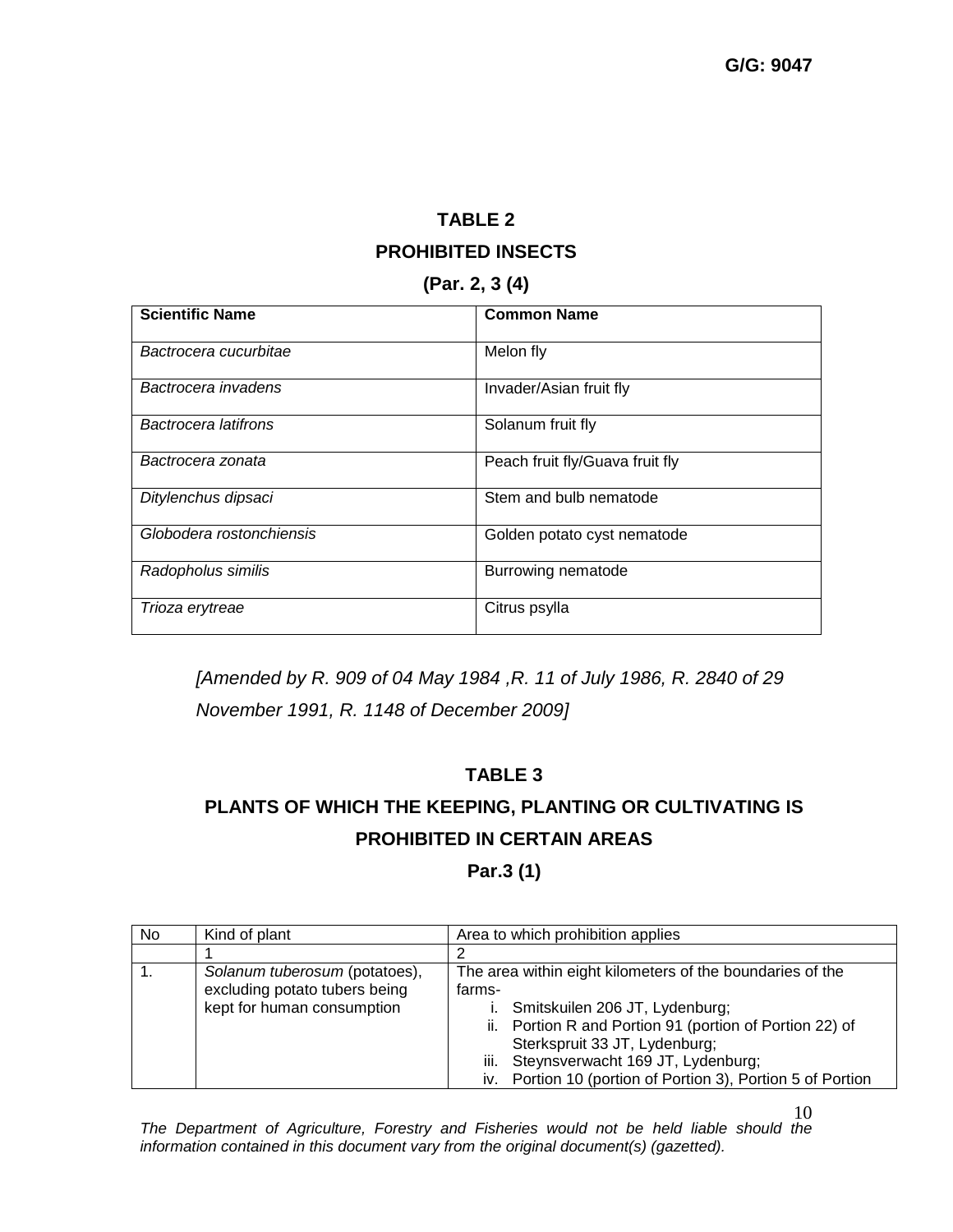|                |                                                                                                                                                                                                                                                                                                                                                                                                                                                | 2, Remainder of Portion 6, Portion 7, (portion of<br>Portion 1), remainder of Portion 2, Portion 8 (portion<br>of Portion 1), all of De Kuilen 205 JT, Lydenburg;<br>v. Hartebeesvlakte 163 JT, Pilgrim's rest;<br>vi. Paardekraal 558 KT, Pilgrim's rest,                                                                                                                                                                                                                                                                                                                                                                                                                                                                                                                                                                                                                                                                                                                                                                                                                                                                                                                                                                                                  |  |  |  |
|----------------|------------------------------------------------------------------------------------------------------------------------------------------------------------------------------------------------------------------------------------------------------------------------------------------------------------------------------------------------------------------------------------------------------------------------------------------------|-------------------------------------------------------------------------------------------------------------------------------------------------------------------------------------------------------------------------------------------------------------------------------------------------------------------------------------------------------------------------------------------------------------------------------------------------------------------------------------------------------------------------------------------------------------------------------------------------------------------------------------------------------------------------------------------------------------------------------------------------------------------------------------------------------------------------------------------------------------------------------------------------------------------------------------------------------------------------------------------------------------------------------------------------------------------------------------------------------------------------------------------------------------------------------------------------------------------------------------------------------------|--|--|--|
|                |                                                                                                                                                                                                                                                                                                                                                                                                                                                | but excluding the said farms and the area west of the<br>railway line between Dullstroom and Ohrigstad.                                                                                                                                                                                                                                                                                                                                                                                                                                                                                                                                                                                                                                                                                                                                                                                                                                                                                                                                                                                                                                                                                                                                                     |  |  |  |
| $\overline{2}$ | Solonum tubersosum (potatoes)<br>$ext{P}$<br>Plants of the varieties BPI,<br>a)<br>King George, Majestic,<br>Pentland Dell and<br>Pimperrel; and<br>b) Potato tubers being kept for<br>human consumption                                                                                                                                                                                                                                       | The areas of jurisdiction of the township Board of<br>1.<br>Charlestown, the Village Council of Wakkerstroom and the<br>Municipalities of Belfast, Carolina, Ermelo, Harrismith,<br>Hendrina, Kestell and Volksrust.<br>2.<br>The following farms:<br>Nooitgezein 120 HS, Volksrust;<br>İ.<br>ii. Witbank 262, Ermelo;<br>iii. Waterval 211 IQ, Rooderpoort;<br>iv. Rooderpoort 237 IQ, Rooderpoort<br>v. the portion known as Castle Howard, of the farms FP<br>36-7648 and FP-37-7649, Impendhle;<br>vi. the portion known as Killaloo, of the farm FP 38-7654,<br>Impendhle;<br>vii. Wealden Heights 8282, Klipriveir;<br>viii. the portion known as XL, of the farm FP 192-8911 and<br>FP 230-8891, Underberg.                                                                                                                                                                                                                                                                                                                                                                                                                                                                                                                                          |  |  |  |
| 3              | Citrus and species of the genera<br>Aegle, Aeglopsis, Afraegie,<br>Atalantia, (Severinia<br>synonymous), Balsamocitrus,<br>Calodendrum, Citropsis,<br>Clausena, Cuscuta, Eremocitrus,<br>Fagaropsis, Feronia, Fortunella,<br>Fragile, Hesperenthusa, Limonia,<br>Microcitrus, Murraya, Oricia,<br>Pleiospermium, Poncirus,<br>Swinglea, Teclea, Toddalia,<br>toddliopsus, Tricia, Triphasia,<br>Vepris, Zanthozylum, and any<br>cross thereof. | The area situated within a 5km radius outside the Citrus<br>Foundation Block, in the Eastern Cape Province magisterial<br>district of Uitenhage, which includes the following farms:<br>The farm Bosch Hoogte No 327 - Portions 7, 8 and 9;<br>The<br>Mimosadale<br>328<br>Portions<br>farm<br>No.<br>1, 2, 3, 4, 5, 6, 7, 8, 9, 10, 11, 12, 13, 14, 15, 16, 17, 18, 19, 20, 21, 22,<br>23, 24, 25, 26, 27, 28, 29, 30, 31, 32, 33, 34, 35, 36, 37, 38,<br>39, 40, 41, 42, 43, 44, 45, 46 and 47;<br>The farm Mimosadale West No. 329 - Portions 3, 4, and 5;<br>The farm Rhode court no 330 – Portions 2 and the remainder;<br>The farm Rhode Court Heights No 331 - The remainder<br>The farm Wincanton No 333 - the remainder;<br>The farm Longhill No 334 - The remainder;<br>The farm Kokoteys Kloof No 335 - The remainder;<br>The farm Kokoteys Rant No 336 - Portions 1, 3, 4, and the<br>remainder;<br>The farm kruisriver No 337 - Portions 1, 2, 3, 4, 5, 6, 7, 8, 9,<br>10, 11, 12, 13, 14, 15, 16, 17, 18, 19, 20, 21, 22, 23, 24, 25,<br>26, 27, 28, 29, 30, 31, 32, 33, 40, 42, 43 to 50, 51, 52, 53, 54,<br>55, 56, 57, 58, 61, 62, 63 to 77, 78, 79, 80, 81, 82, 83, 84, to<br>99, 100, 101, to 106, 107, 108, 109, 110, 112, 113, to 115, |  |  |  |

*The Department of Agriculture, Forestry and Fisheries would not be held liable should the information contained in this document vary from the original document(s) (gazetted).*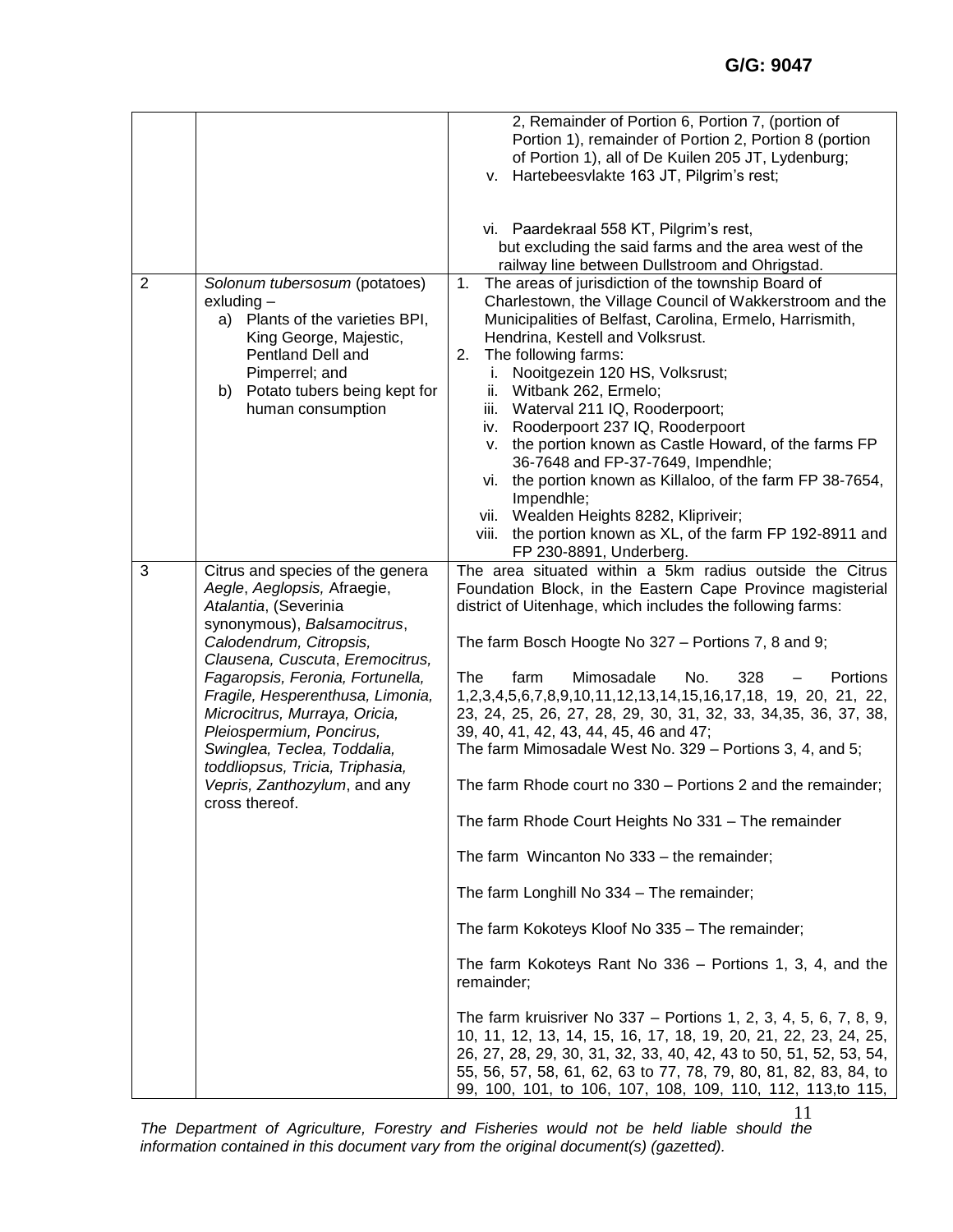|  | 116, 117, 118, 119, 120, 121, 122, 123, 124, 125, 126, and<br>the remainder; |  |  |  |
|--|------------------------------------------------------------------------------|--|--|--|
|  | The farm Springfontein No 338 - Portion 1;                                   |  |  |  |
|  | The farm Springfield No 339 - Portion 1 and the remainder;                   |  |  |  |
|  | Farm No 349 - the remainder;                                                 |  |  |  |
|  | Farm No 389 - The remainder;                                                 |  |  |  |
|  | The farm Annex Rulgte Vlei No 391 - The remainder;                           |  |  |  |
|  | The farm Rulgte Vei No 392 - Portions 1, 2, and the<br>remainder;            |  |  |  |
|  | The farm Burghley Hills No 395 – portions 6; and                             |  |  |  |
|  | Farm No 618 - The remainder.                                                 |  |  |  |

*[Amended by R.1770 of 17 August 1984 R. 1518 of 12 July 1985 R.1954 of 30 September 1988 R. 2416 of 19 October 1990 R.2876 of 16 October 1992] R. 19 of 21 January 2011]*

# **TABLE 4**

Varieties sugar-cane (*Saccharum officinarum*) exempted from a permit for the keeping, planting or cultivation thereof in the Republic.

[par.3 (2)]

### **NAME OF VARIETY**

CB 36/14, CB 38/22, Co 331, CP 66/1043, J 59/3, NCo 293, NCo 310, NCo 334, NCo 376, NCo 382, N6, N7, N8, N11, N12, N13, N14, N15, N16, N17, N18, N19, N20, N21, N22, N23, N24, N25, N26, N27, N28, N29, N30, N31, N32, N33, N35, N36, N37, N38, N39, N40, N41, N50/211, N51/168, N52/219, N53/216, and N55/805.

The variety list is maintained by the South African sugar association.

| [Amended by R. 1770 of 17 August 1984] | R. 845 of 12 April 1985   |
|----------------------------------------|---------------------------|
| R 1442 of 11 July 1986                 | R. 87 of 22 January 1988  |
| R.1349 of 8 July 1988                  | R.18 of 4 January 1991    |
| R. 2840 of 29 November 1991            | R.1560 of 20 August 1993  |
| R.1373 of 5 August 1994                | R.1636 of 27 October 1995 |

*The Department of Agriculture, Forestry and Fisheries would not be held liable should the information contained in this document vary from the original document(s) (gazetted).*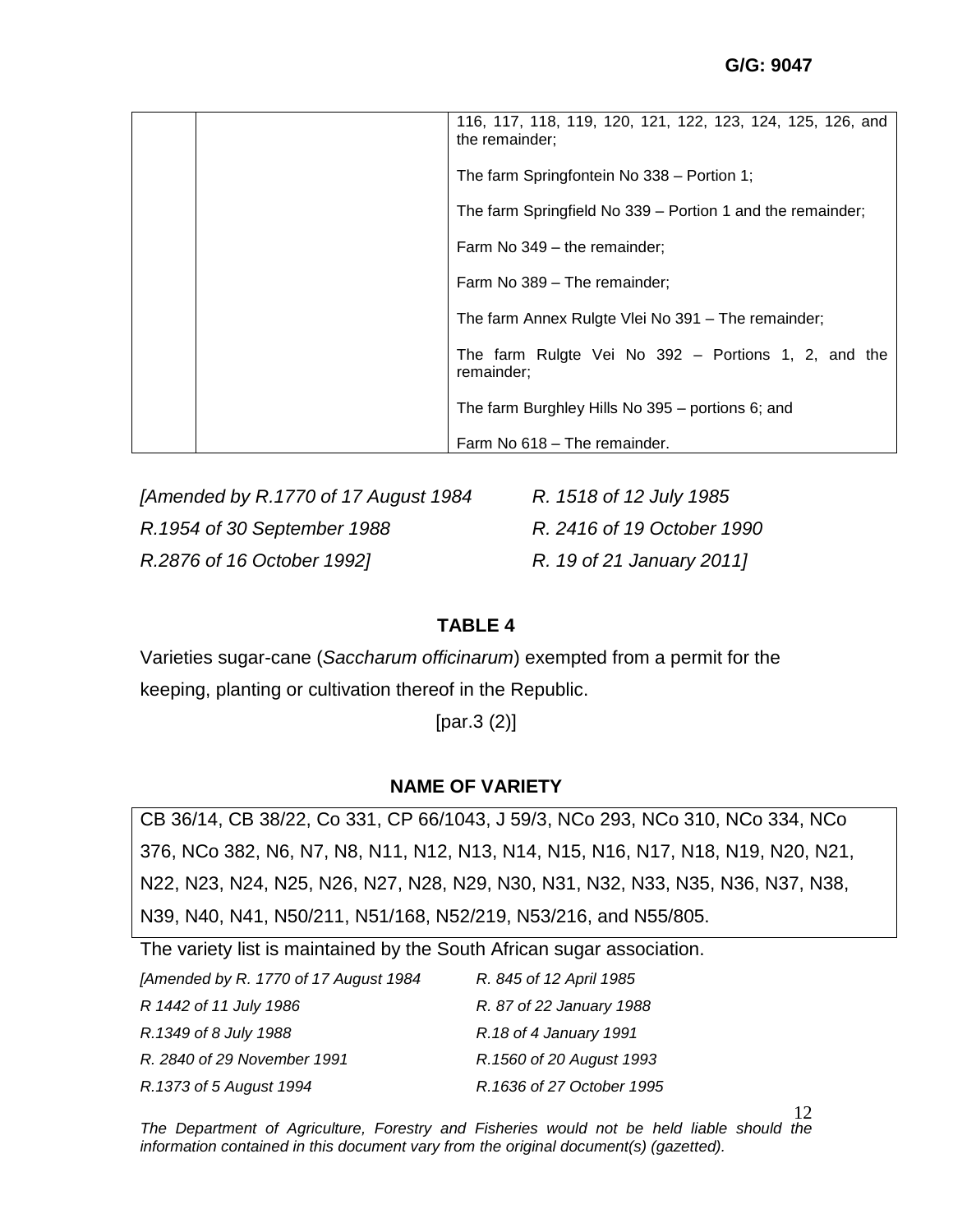*R.1016 of 27 August 1999 R. 810 of 31 August 2001 R.1364 of 8 November 2002 R. 714 of 24 May 2002]*

*R. 288 of 27 February 1998 R.1470 of 20 November 1998* 

# **TABLE 5**

# **PLANTS OF WHICH THE MOVEMENT FROM, AND THE KEEPING, PLANTING OR CULTIVATING ON CERTAIN AREAS IS PROHIBITED [par.3 (3) and 4(1) (i)]**

| No. | Kind of plant                | Area from which movement is<br>Area to which movement is              |
|-----|------------------------------|-----------------------------------------------------------------------|
|     |                              | prohibited<br>prohibited                                              |
|     | 1                            | $\overline{3}$<br>$\overline{2}$                                      |
| 1.  | Solanum tuberosum            | The areas of jurisdiction of the<br>1.<br>The Republic, excluding the |
|     | (potatoes), excluding plants | Township Board of<br>area specified in column 2                       |
|     | which are free of the        | Charlestown, the Village<br>opposite hereto.                          |
|     | pathogen Synchytrium         | Council of Wakkerstroom and                                           |
|     | endobioticum (wart) (wart    | the Municipalities of Belfast,                                        |
|     | disease of potatoes)         | Carolina, Ermelo, Harrismith,                                         |
|     |                              | Hendrina, Kestell and Volksrust                                       |
|     |                              | The following farms:<br>2.                                            |
|     |                              | Nooitgezein 120 HS,<br>i.                                             |
|     |                              | Volksrust;                                                            |
|     |                              | Witbank 262 IT, Ermelo;<br>ii.                                        |
|     |                              | Waterval 211 IQ, Rooderpoort;<br>iii.                                 |
|     |                              | Rooderpoort 237 IQ,<br>iv.                                            |
|     |                              | Rooderpoort                                                           |
|     |                              | The portion known as Castle<br>v.                                     |
|     |                              | Howard, of the farms FP36-                                            |
|     |                              | 7648 and FP37-7649,                                                   |
|     |                              | Impendhle;                                                            |
|     |                              | The portion known as Killaloo,<br>Vİ.                                 |
|     |                              | of the farm FP38-7654,                                                |
|     |                              | Impendhle;                                                            |
|     |                              | vii. Wealden Heights 8282,                                            |
|     |                              | Klipriveir;                                                           |
|     |                              | The portion known as XL, on<br>viii.                                  |

*The Department of Agriculture, Forestry and Fisheries would not be held liable should the information contained in this document vary from the original document(s) (gazetted).*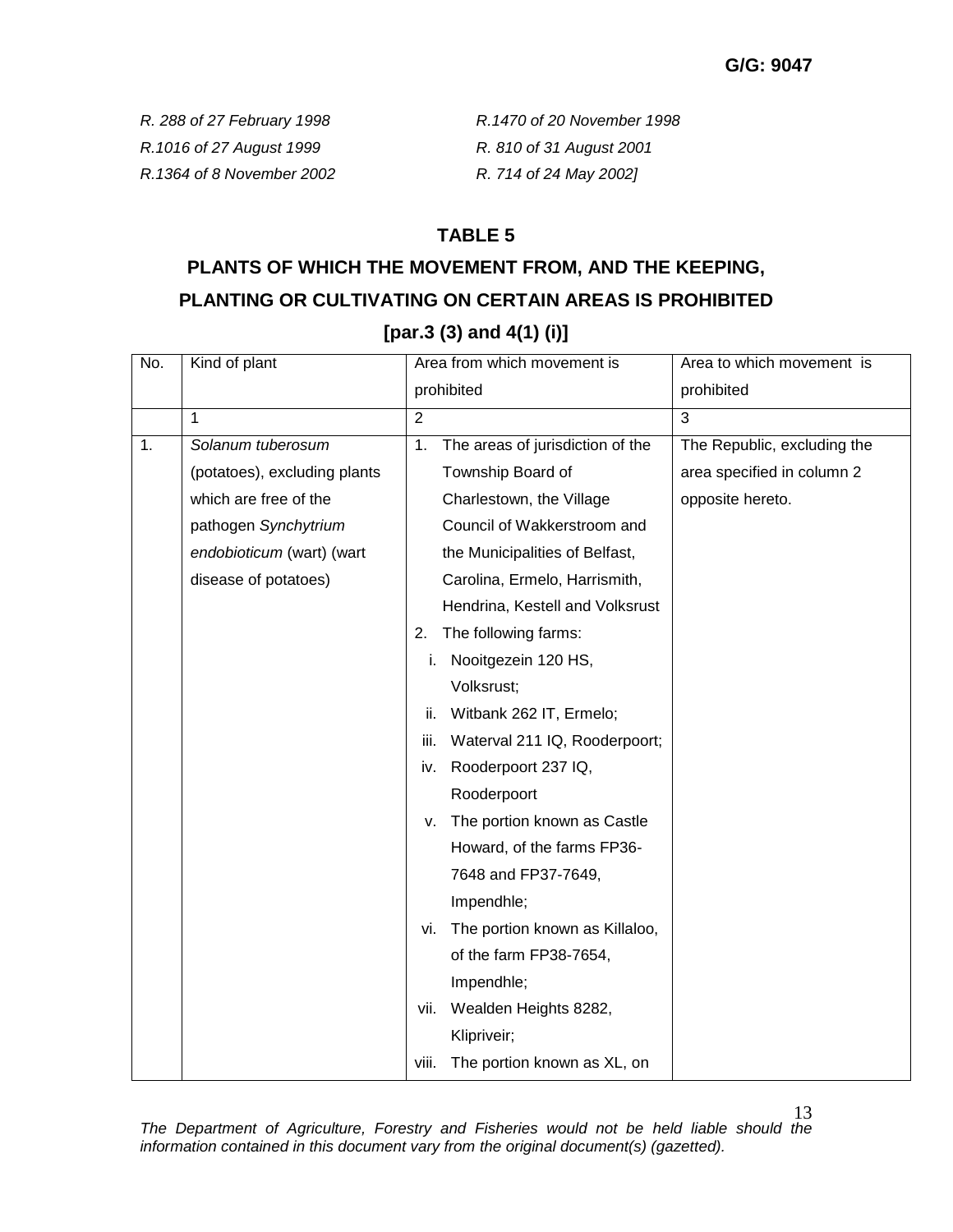|                |                                 | the farm FP192-8911 and           |                                                                                          |
|----------------|---------------------------------|-----------------------------------|------------------------------------------------------------------------------------------|
|                |                                 | FP230-8891, Underberg.            |                                                                                          |
| $\overline{2}$ | Species of genera Aegle,        | Natal, the Orange Free State and  | Cape Province.                                                                           |
|                | Aeglopsis, Afraegle, Atalantia  | Transvaal                         |                                                                                          |
|                | (Severinia synonymous),         |                                   |                                                                                          |
|                | Citropsis, Citrus, Eremocitrus, |                                   |                                                                                          |
|                | Feronia, Fortunella,            |                                   |                                                                                          |
|                | Hesperethusa, Microcitrus,      |                                   |                                                                                          |
|                | Murraya, Pleiospernium,         |                                   |                                                                                          |
|                | Poncirus, and any cross         |                                   |                                                                                          |
|                | thereof, excluding the fruit    |                                   |                                                                                          |
|                | thereof                         |                                   |                                                                                          |
| 3              | Agave (sisal), excluding a      | The Magisterial District of       | The Republic, excluding the                                                              |
|                | manufactured product thereof    | Barberton, Carolina, Ermelo, Piet | area specified in column 2                                                               |
|                |                                 | Retief and Ingwavuma              | opposite hereto.                                                                         |
|                |                                 | The Kruger National Park          |                                                                                          |
| 4              | Psidium guajava (guavas),       | The Magisterial Districts of      | The Republic, excluding the                                                              |
|                | excluding the fruit thereof     | Barberton, Lydenburg, Nelspruit,  | area specified in column 2                                                               |
|                |                                 | Pilgrims Rest, White river,       | opposite hereto.                                                                         |
|                |                                 | Soutpansberg, Letaba and          |                                                                                          |
|                |                                 | Phalaborwa                        |                                                                                          |
| 5              | Musa spp., excluding the        | 1.<br>Natal                       | The Magisterial Districts of                                                             |
|                | seed and fruit thereof and      |                                   | Barberton, Letaba, Phalaborwa,                                                           |
|                | Zingiber officinale, excluding  |                                   | Pilgrim's Rest, Soutpansberg                                                             |
|                | rhizomes for human              |                                   | and White river                                                                          |
|                | consumption                     |                                   |                                                                                          |
|                |                                 | The Magisterial District of<br>2. | The Province of Natal and the                                                            |
|                |                                 | Barberton                         | Magisterial Districts of Letaba,                                                         |
|                |                                 |                                   | Phalaborwa, Pilgrim's Rest,                                                              |
|                |                                 |                                   | Soutpansberg and White river.                                                            |
|                |                                 | 3.                                | The Province of Natal and the                                                            |
|                |                                 | Letaba                            |                                                                                          |
|                |                                 |                                   |                                                                                          |
|                |                                 |                                   |                                                                                          |
|                |                                 |                                   | and White river.                                                                         |
|                |                                 | The Magisterial District of       | <b>Magisterial Districts of</b><br>Barberton Phalaborwa,<br>Pilgrim's Rest, Soutpansberg |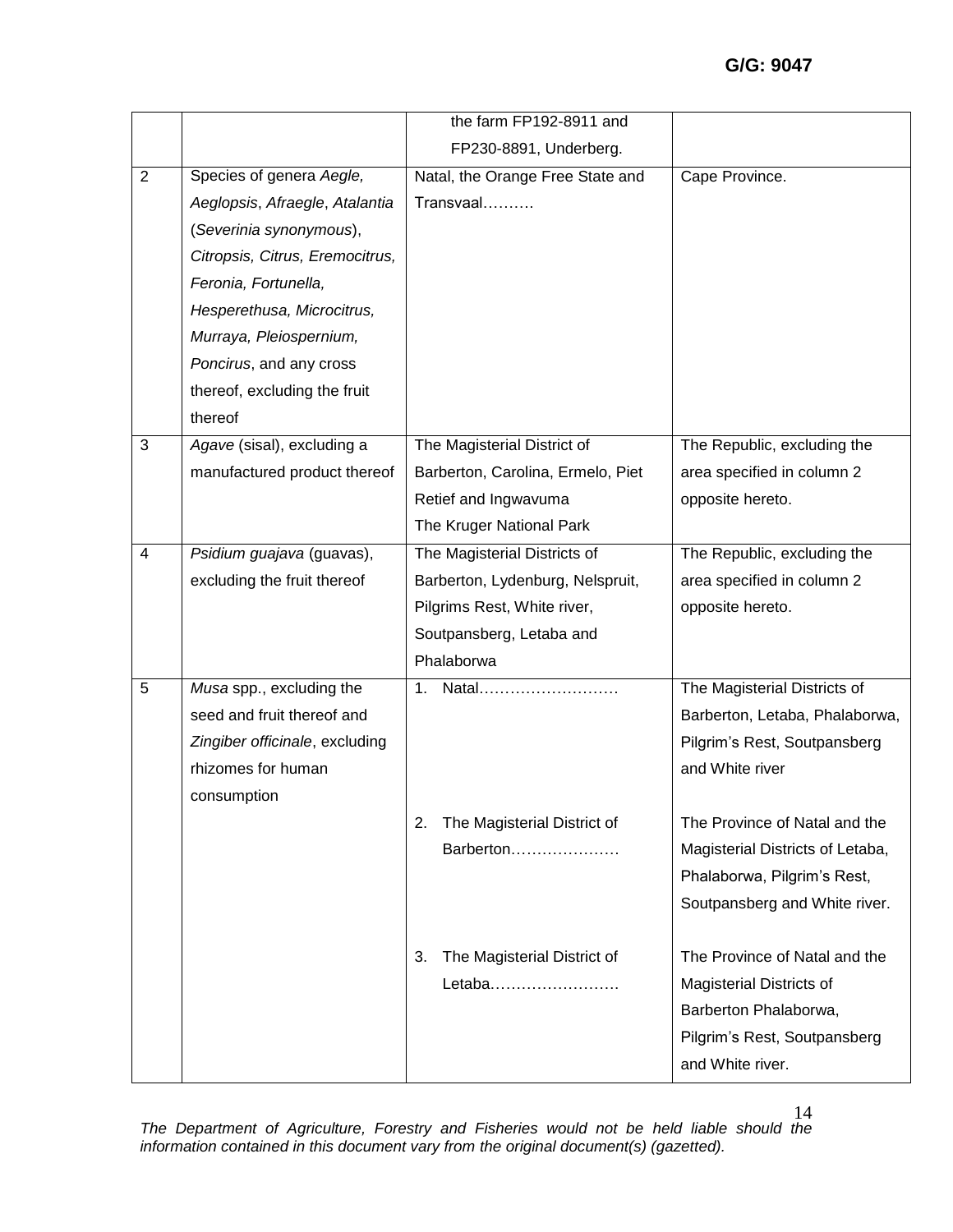|                 |                            | The Magisterial District of<br>4.<br>Phalaborwa                       | The Province of Natal and the<br><b>Magisterial Districts of</b><br>Barberton, Letaba, Pilgrim's<br>Rest, Soutpansberg and White<br>river |
|-----------------|----------------------------|-----------------------------------------------------------------------|-------------------------------------------------------------------------------------------------------------------------------------------|
|                 |                            | 5.<br>The Magisterial District of<br>Pilgrim's Rest                   | The Province of Natal and the<br><b>Magisterial Districts of</b><br>Barberton, Letaba, Phalaborwa,<br>Soutpansberg and White river.       |
|                 |                            | The Magisterial District of<br>6.<br>Soutpansberg                     | The Province of Natal and the<br><b>Magisterial Districts of</b><br>Barberton, Letaba, Phalaborwa,<br>Pilgrim's Rest and White river.     |
|                 |                            | The Magisterial District of White<br>7.<br>River                      | The Province of Natal and the<br><b>Magisterial Districts of</b><br>Barberton, Letaba, Phalaborwa,<br>Pilgrim's Rest and<br>Soutpansberg. |
| $6\phantom{1}6$ | Triticum aestivum (bread   | The following farms:<br>1.                                            | The Republic.                                                                                                                             |
|                 | wheat), Triticum turgidum  | Adjoining Blaauwbeschdrift No 232;                                    |                                                                                                                                           |
|                 | (durum wheat) and $X$      | Atherton No 82; Backhouse No 149;                                     |                                                                                                                                           |
|                 | Triticosecale (Iriticale). | Blaauwbeschdrift No 78; Blousweet                                     |                                                                                                                                           |
|                 |                            | No 79; Bucklands Settlement; De                                       |                                                                                                                                           |
|                 |                            | Katlani No. 236; Mazelsfontein No                                     |                                                                                                                                           |
|                 |                            | 75, Nottingham No 153; Nuweland                                       |                                                                                                                                           |
|                 |                            | registrasie nommer LG C                                               |                                                                                                                                           |
|                 |                            | 0300030000025900000; Farm No                                          |                                                                                                                                           |
|                 |                            | 1; Farm No 5; Readsdrift No 74;<br>Onderverdelings 34 en 35; St Clair |                                                                                                                                           |
|                 |                            | No 148; Stateland No 11111111;                                        |                                                                                                                                           |
|                 |                            | Stratford No 154; zweetfontein No                                     |                                                                                                                                           |
|                 |                            | 76, All in the Division Herbert; and                                  |                                                                                                                                           |
|                 |                            |                                                                       |                                                                                                                                           |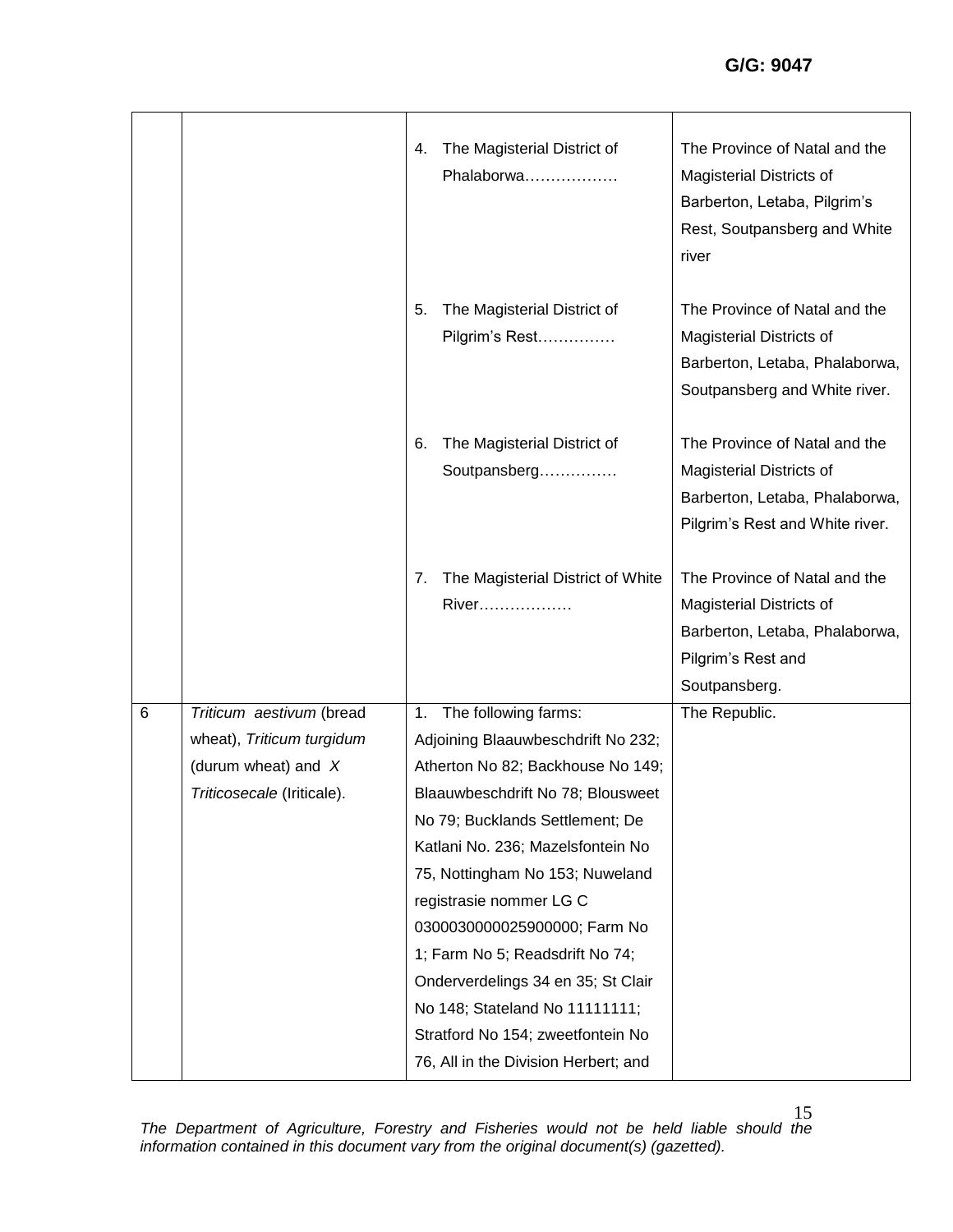| Blauwfontein No 6; Hoek No 2;       |  |
|-------------------------------------|--|
| Irene No 13; Marksdrift No 3;       |  |
| Probeerfontein No 7; Rittelmago No  |  |
| 8 en Rooikop No 4; All in the       |  |
| Division of Hopetown                |  |
| The municipal area of Douglas<br>2. |  |

*[Amended by R. 1770 of 17 August 1984 R.1518 of 12 July 1985*

*R.2416 of 16 October 1990 R. 83 of 22 January 2001]*

*R.2876 of 16 October 1992 R.1954 of 30 September 1988*

# **TABLE 6**

# **PLANTS WHICH THE REMOVAL TO CERTAIN AREAS IS PROHIBITED EXCEPT ON AUTHORITY OF PERMIT**

**[par.4 (2)]**

| No.            | Kind of Plant and pest involved                                                                                                                                                                      |                                            | Area from which removal is<br>prohibited |                                                                                                                                                                                                                                                                                                                                                      | Area to which removal is<br>prohibited                                                                                                                                                                                                                                                                                                                                                                                                                              |
|----------------|------------------------------------------------------------------------------------------------------------------------------------------------------------------------------------------------------|--------------------------------------------|------------------------------------------|------------------------------------------------------------------------------------------------------------------------------------------------------------------------------------------------------------------------------------------------------------------------------------------------------------------------------------------------------|---------------------------------------------------------------------------------------------------------------------------------------------------------------------------------------------------------------------------------------------------------------------------------------------------------------------------------------------------------------------------------------------------------------------------------------------------------------------|
|                | 1                                                                                                                                                                                                    |                                            |                                          |                                                                                                                                                                                                                                                                                                                                                      | 3                                                                                                                                                                                                                                                                                                                                                                                                                                                                   |
| 1 <sub>1</sub> | Musa acuminate(banana) and any cross<br>thereof, excluding the fruit thereof                                                                                                                         |                                            |                                          | Natal<br>Transvaal,<br>and<br>except nurseries situated<br>within Natal and Transvaal                                                                                                                                                                                                                                                                | The Republic                                                                                                                                                                                                                                                                                                                                                                                                                                                        |
| 2.             | human consumption                                                                                                                                                                                    | Zingiber officinale excluding rhizomes for |                                          | Natal<br>Transvaal,<br>and<br>except nurseries situated<br>within Natal and Transvaal                                                                                                                                                                                                                                                                | The Republic                                                                                                                                                                                                                                                                                                                                                                                                                                                        |
| 3.             |                                                                                                                                                                                                      |                                            |                                          |                                                                                                                                                                                                                                                                                                                                                      |                                                                                                                                                                                                                                                                                                                                                                                                                                                                     |
|                |                                                                                                                                                                                                      |                                            |                                          |                                                                                                                                                                                                                                                                                                                                                      |                                                                                                                                                                                                                                                                                                                                                                                                                                                                     |
| No.            | Kind of Plant                                                                                                                                                                                        | Pests                                      |                                          | Area from which removal<br>is prohibited                                                                                                                                                                                                                                                                                                             | Area to which removal is<br>prohibited                                                                                                                                                                                                                                                                                                                                                                                                                              |
| 4.             | 1                                                                                                                                                                                                    | $\overline{2}$                             |                                          | 3                                                                                                                                                                                                                                                                                                                                                    | 4                                                                                                                                                                                                                                                                                                                                                                                                                                                                   |
|                | Citrus and species of the genera<br>Fortunella, Limonia, Poncirus,<br>Swinglea and any cross thereof,<br>excluding plants which are free of<br>the pest Guignardia citricarpa<br>(Citrus Black Spot) | Citrus Black<br>Spot,                      |                                          | The<br>provinces<br>KwaZulu-Natal,<br>Mpumalanga, Gauteng,<br>Eastern Cape, Limpopo,<br>Western<br>Cape<br>the<br>magisterial districts of<br>Beaufort-West,<br>Calitzdorp, Laingsburg,<br>Murraysburg,<br>Oudtshoorn,<br>Prince<br>Albert, Riversdale and<br>Uniondale, and the North<br>West<br>Province<br>Christiana<br>(excluding<br>and Taung) | of<br>The provinces of Northern<br>Cape, Free<br>State, the<br>Western Cape magisterial<br>districts<br>of<br>Bredasdorp,<br>Bellville, Cape, Caledon,<br>Clanwilliam, Ceres, George,<br>Goodwood,<br>Heidelberg,<br>Hopefield,<br>Hermanus,<br>Kuilsrivier,<br>Knysna,<br>Ladismith,<br>Malmesbury,<br>Mitchellsplein,<br>Montagu,<br>Mosselbay, Moorreesburg,<br>Paarl,<br>Piketberg,<br>Robertson, Simons Town,<br>Stellenbosch,<br>Somerset<br>West,<br>Strand, |

16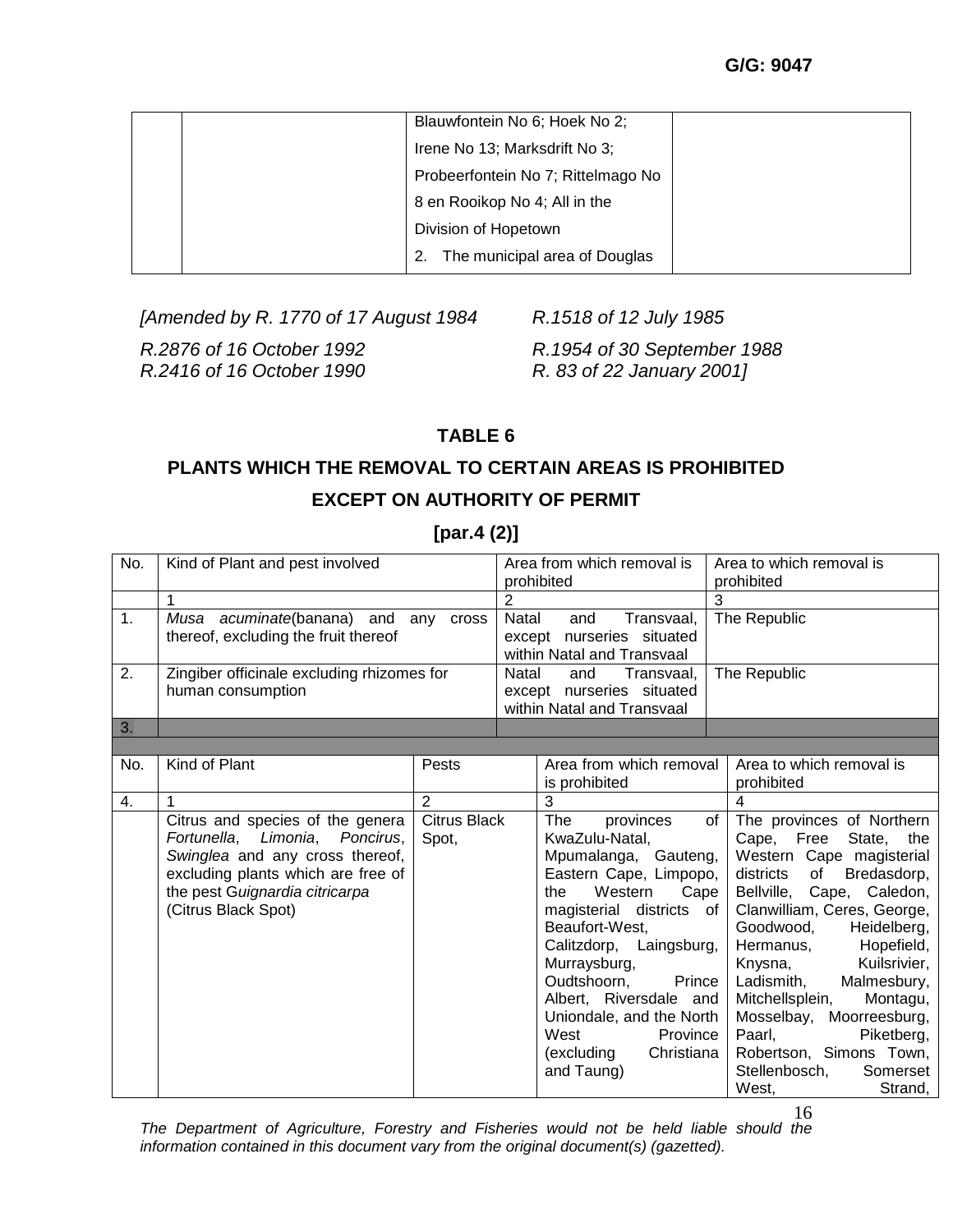|                                                                                                                                                                                                                                                                                                                                                                                                                                                                                                                                                                                                               |                                                                                |                                                                                                                                                                                                                                                                                                                                                                                                                                                                                                                                      | Swellendam, Tulbagh, Van<br>Rhynsdorp,<br>Vredendal,<br>Vredenburg,<br>Wellington,<br>Worcester and Wynberg,<br>and<br>the<br>North<br>West<br>districts<br>magisterial<br>of                                                                                                                                                                                                                                                                                                                                                                            |
|---------------------------------------------------------------------------------------------------------------------------------------------------------------------------------------------------------------------------------------------------------------------------------------------------------------------------------------------------------------------------------------------------------------------------------------------------------------------------------------------------------------------------------------------------------------------------------------------------------------|--------------------------------------------------------------------------------|--------------------------------------------------------------------------------------------------------------------------------------------------------------------------------------------------------------------------------------------------------------------------------------------------------------------------------------------------------------------------------------------------------------------------------------------------------------------------------------------------------------------------------------|----------------------------------------------------------------------------------------------------------------------------------------------------------------------------------------------------------------------------------------------------------------------------------------------------------------------------------------------------------------------------------------------------------------------------------------------------------------------------------------------------------------------------------------------------------|
|                                                                                                                                                                                                                                                                                                                                                                                                                                                                                                                                                                                                               | Citrus<br><b>Black</b><br>Spot( Areas of<br>low<br>pest<br>prevalence),<br>and | The<br>Provinces<br>οf<br>KwaZulu-<br>Natal,<br>Mpumalanga, Gauteng,<br>Eastern<br>Cape,<br>the<br>Western<br>Cape<br>districts of<br>magisterial<br>Beaufort-West,<br>Calitzdorp,<br>George,<br>Knysna,<br>Laingsburg,<br>Mossalbay,<br>Murraysburg,<br>Oudtshoorn,<br>Prince<br>Albert, Riversdale and<br>Uniondale,<br>the<br>North<br>West province(excluding<br>Christiana and Taung),<br>and<br>the<br>Limpopo<br>province(<br>excluding<br>Musina<br>and<br>Soutpansberg- north of<br>the 22° 50' S or west of<br>29° 20' E). | Christiana and Taung.<br>The Limpopo magisterial<br>districts of Musina and<br>Soutpansberg- north of the<br>22° 50' S or west of 29° 20'<br>Е.                                                                                                                                                                                                                                                                                                                                                                                                          |
| Citrus and species of the genera<br>Aegle, Aeglopsis, Afraegle,<br>Atalantia, (Severinia<br>synonymous), Balsamocitrus,<br>Calodendrum, Citropsis,<br>Clausena, Cuscuta Eremocitrus,<br>Fagaropsis, Feronia, Fortunella,<br>Hesperethusa, Microcitrus,<br>Murraya, Limonia, Oricia,<br>Pleiosfermium, Poncirus,<br>Swinglea, Teclea, Toddalia,<br>Toddaliopsus, Triphasia, Vepris,<br>Zanthozylum, and any cross<br>thereof, excluding plants which<br>are free of the pests Trioza<br>erytreae (citrus psylla) and<br>Laberibacter africanum (Citrus<br>Greening).<br>[Amended by R. 1770 of 17 August 1984] | <b>Citrus</b><br>Greening                                                      | of<br>The<br>province<br>KwaZulu-Natal,<br>Mpumalanga, Gauteng,<br>Limpopo, North West,<br>and the Western Cape<br>magisterial districts of<br>Caledon,<br>Hermanus,<br>Heidelberg, Mossel Bay,<br>Paarl,<br>Robertson,<br>Somerset West, Strand,  <br>Stellenbosch,<br>Swellendam, Wellington<br>and Worcester.<br>R. 831 of 21 June 2002                                                                                                                                                                                           | Provinces of the Eastern<br>Cape, Northern Cape, Free<br>State, and the Western<br>Cape magisterial districts of<br>Beaufort West,<br>Bellville,<br>Bredasdorp,<br>Calitzdorp,<br>Cape, Ceres, Clanwilliam,<br>George,<br>Goodwood,<br>Hopefield,<br>Knysna,<br>Kuilsrivier,<br>Ladismith,<br>Laingsburg,<br>Malmesbury,<br>Mitchellsplein,<br>Montagu,<br>Moorreesburg,<br>Murraysburg,<br>Oudsthoorn,<br>Piketberg,<br>Prins<br>Albert,<br>Riversdale, Simons, Town,<br>Tulbagh, Uniondale, Van<br>Rhynsdorp,<br>Vredenburg,<br>Vredendal and Wynberg. |

*R. 457 of 20 May 2005 R. 563 OF 06 June 2005*

*R. 1223 of 23 December 2005 R. 461 of April 2008]*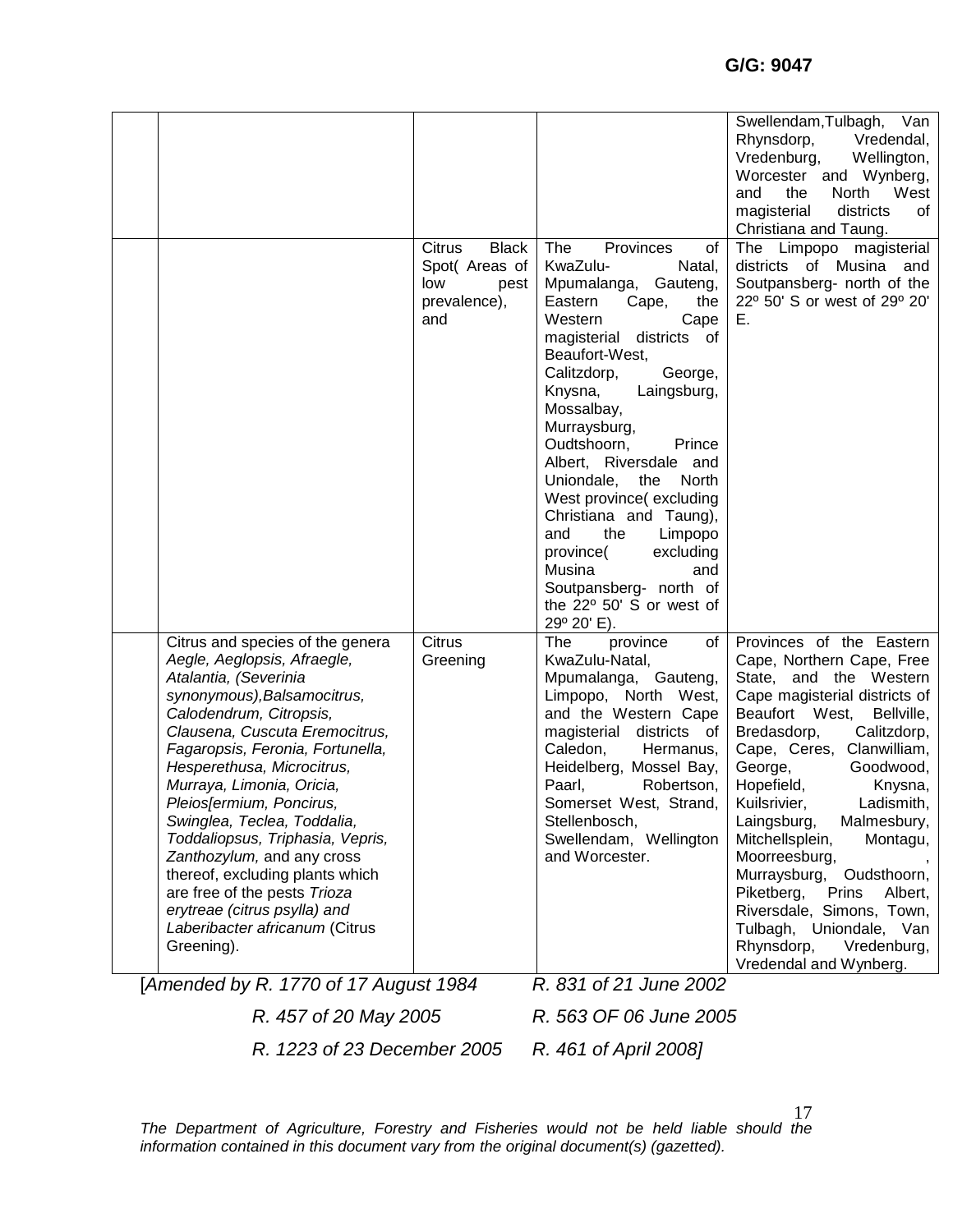# **TABLE 7**

Table 7 of the control measures has been deleted.

*[Amended/ deleted by R. 1518 of 17 August 1984]*

# **TABLE 8**

# **INSECTS OF WHICH THE REMOVAL OF PLANTS INFECTED THEREWITH ARE PROHIBITED**

| Scientific name    | Common name |
|--------------------|-------------|
| Liriomyza trifolii | Leaf miner. |

*[Amended by R.1518 of 12 July 1985]*

# **TABLE 9**

### **PROHIBITED INSECTS AND PATHOGENS**

#### **(par.2)**

| <b>Scientific Name</b>         | <b>Common Name</b>              |  |
|--------------------------------|---------------------------------|--|
| Candidatus Phytoplasma asteris | Aster yellows phytoplasmas      |  |
| Bactrocera cucurbitae          | Melon fly                       |  |
| Bactrocera invadens            | Invader/Asian fruit fly         |  |
| <b>Bactrocera latifrons</b>    | Solanum fruit fly               |  |
| Bactrocera zonata              | Peach fruit fly/Guava fruit fly |  |
| Tilletia indica                | <b>Karnal burnt</b>             |  |
| Xiphinema index                | Dagger nematode                 |  |

*[Amended by R. 1442 of 11 July 1986 R. 1977 of 22 December 1995*

18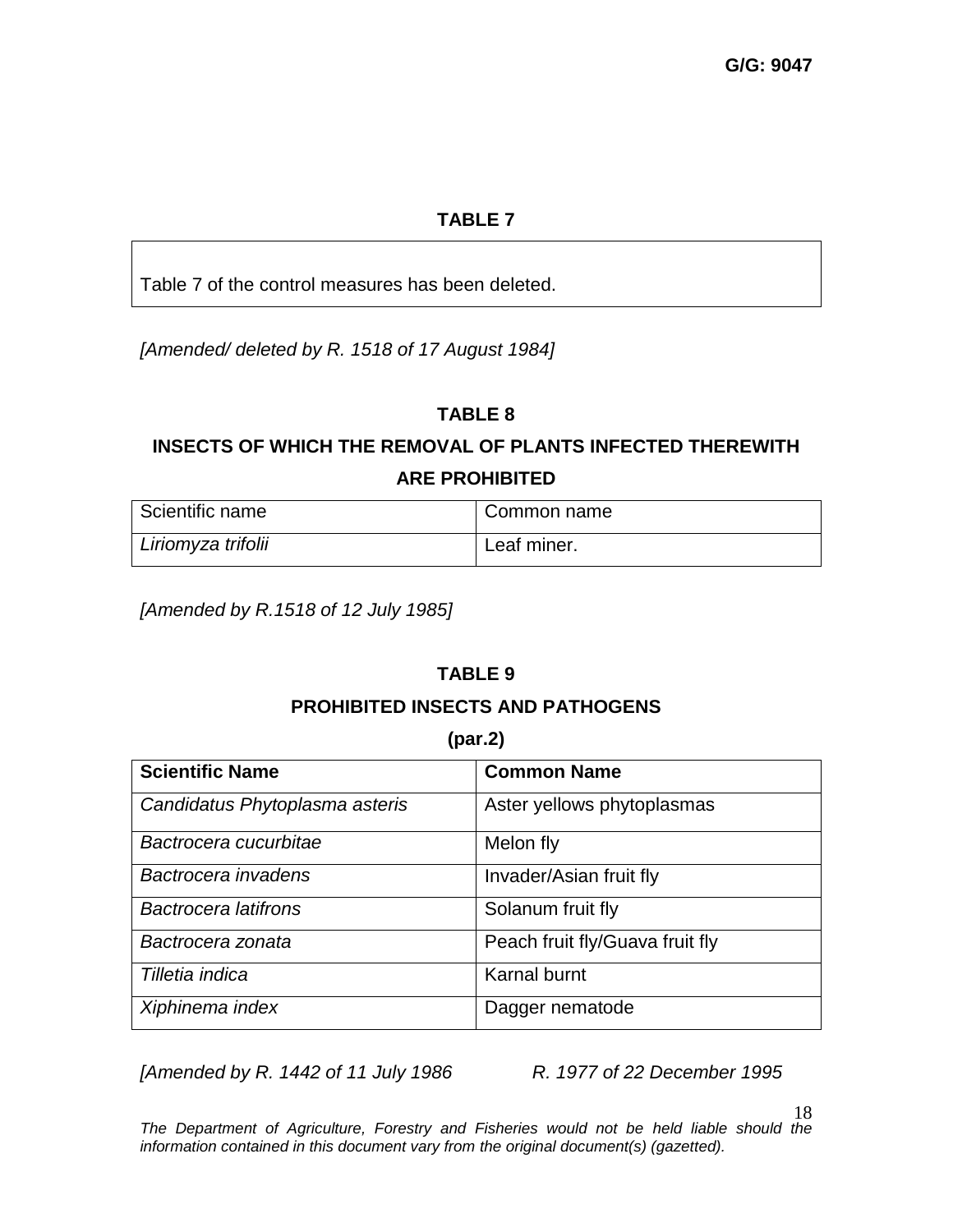## **TABLE 10**

# **(Par. 4, 7)**

## **FEES PAYABLE**

| <b>NATURE OF SERVICE</b>                                                                                                                                                                                                                                                                                                                                                                                                                                                                                                                                                                                                                                                                                                                              |                            | <b>TARIFF</b>                                                                                                                                                                                                                                                                                                                                     |  |  |
|-------------------------------------------------------------------------------------------------------------------------------------------------------------------------------------------------------------------------------------------------------------------------------------------------------------------------------------------------------------------------------------------------------------------------------------------------------------------------------------------------------------------------------------------------------------------------------------------------------------------------------------------------------------------------------------------------------------------------------------------------------|----------------------------|---------------------------------------------------------------------------------------------------------------------------------------------------------------------------------------------------------------------------------------------------------------------------------------------------------------------------------------------------|--|--|
| 1                                                                                                                                                                                                                                                                                                                                                                                                                                                                                                                                                                                                                                                                                                                                                     |                            | $\overline{2}$                                                                                                                                                                                                                                                                                                                                    |  |  |
| 1. Inspection and simultaneous issuing of a permit to exempt<br>someone from the stipulations of a control measure [Par.4A (2) of<br>the Control Measures].                                                                                                                                                                                                                                                                                                                                                                                                                                                                                                                                                                                           |                            | R 160,00 per 30 minutes or portion<br>thereof                                                                                                                                                                                                                                                                                                     |  |  |
| 2. Test, examination or analysis of a sample taken in the course<br>of an examination as intended in 1.                                                                                                                                                                                                                                                                                                                                                                                                                                                                                                                                                                                                                                               |                            |                                                                                                                                                                                                                                                                                                                                                   |  |  |
| (i)<br>Isolation of bacteria from sample material.<br>Isolation of fungi from sample material.<br>(ii)<br>Extraction of nematodes from sample material<br>(iii)<br>Morphological identifications of insects, nematodes or fungi<br>(iv)<br>Biochemical tests for the identification of bacteria<br>(v)<br>PCR tests for the identification and/or detection of bacteria,<br>(vi)<br>fungi, nematodes, insects, viruses and phytoplasms.<br>ELISA tests for identification and/or detection of organisms.<br>(vii)<br>Herbaceous indexing for the detection of viruses.<br>(viii)<br>Hardwood indexing for the detection of viruses.<br>(ix)<br>Electron microscopy for the detection of viruses.<br>(x)<br>ISEM for the detection of viruses.<br>(xi) |                            | R 177, 00 per isolation.<br>R 126, 00 per isolation.<br>R 86, 00 per extraction.<br>R 177, 00 per identification.<br>R 258, 00 per pest.<br>R 329, 00 per sample for the first test<br>plus R58, 00 for every additional test.<br>R 89, 00 per test.<br>R 158, 00 per sample.<br>R354, 00 per test.<br>R 449, 00 per sample.<br>R 265,00 per test |  |  |
| This amendment will come into operation on 1 April 2011                                                                                                                                                                                                                                                                                                                                                                                                                                                                                                                                                                                                                                                                                               |                            |                                                                                                                                                                                                                                                                                                                                                   |  |  |
| [Amended by R. 18 of 01 January 1991                                                                                                                                                                                                                                                                                                                                                                                                                                                                                                                                                                                                                                                                                                                  | R. 1636 of 27 October 1995 |                                                                                                                                                                                                                                                                                                                                                   |  |  |
| R.1470 of 20 November 1998                                                                                                                                                                                                                                                                                                                                                                                                                                                                                                                                                                                                                                                                                                                            | R.666 of 28 May 1999       |                                                                                                                                                                                                                                                                                                                                                   |  |  |
| R.1016 of 27 August 1999                                                                                                                                                                                                                                                                                                                                                                                                                                                                                                                                                                                                                                                                                                                              | R.613 of 23 June 2000      |                                                                                                                                                                                                                                                                                                                                                   |  |  |
| R.397 of 18 May 2001                                                                                                                                                                                                                                                                                                                                                                                                                                                                                                                                                                                                                                                                                                                                  | R.368 of 5 April 2002      |                                                                                                                                                                                                                                                                                                                                                   |  |  |
| R.465 of 4 April 2003                                                                                                                                                                                                                                                                                                                                                                                                                                                                                                                                                                                                                                                                                                                                 | R.144 of 9 February 2004   |                                                                                                                                                                                                                                                                                                                                                   |  |  |

19

*The Department of Agriculture, Forestry and Fisheries would not be held liable should the information contained in this document vary from the original document(s) (gazetted).*

*R.243 of 24 March 2005 R. 369 of 21 April 2006*